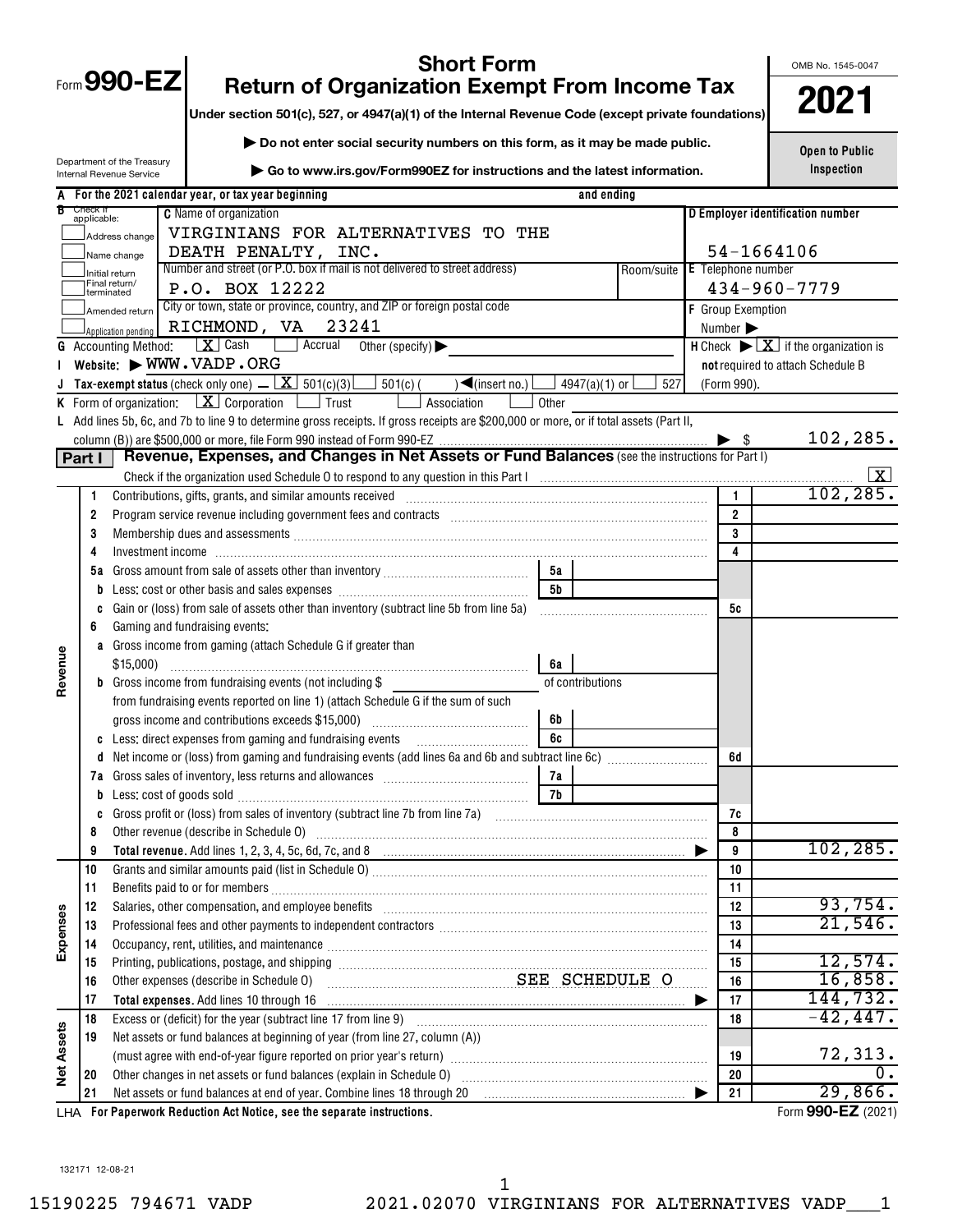|  | VIRGINIANS FOR ALTERNATIVES TO THE |  |
|--|------------------------------------|--|
|  |                                    |  |

|    | <b>Balance Sheets</b> (see the instructions for Part II)<br>Part II                                                                                         |                                 |                                       |            |                                          |                                                       |
|----|-------------------------------------------------------------------------------------------------------------------------------------------------------------|---------------------------------|---------------------------------------|------------|------------------------------------------|-------------------------------------------------------|
|    | Check if the organization used Schedule O to respond to any question in this Part II                                                                        |                                 |                                       |            |                                          |                                                       |
|    |                                                                                                                                                             |                                 | (A) Beginning of year                 |            |                                          | (B) End of year                                       |
| 22 | Cash, savings, and investments [111] [12] cash and a series and investment in the cash of the cash of the cash                                              |                                 | 72, 313.                              | 22         |                                          | 29,866.                                               |
| 23 |                                                                                                                                                             |                                 |                                       | 23         |                                          |                                                       |
| 24 |                                                                                                                                                             |                                 |                                       | 24         |                                          |                                                       |
| 25 |                                                                                                                                                             |                                 | 72, 313.                              | 25         |                                          | 29,866.                                               |
| 26 |                                                                                                                                                             |                                 | 0.                                    | 26         |                                          |                                                       |
| 27 | Net assets or fund balances (line 27 of column (B) must agree with line 21)                                                                                 |                                 | 72, 313.   27                         |            |                                          | 29,866.                                               |
|    | Part III Statement of Program Service Accomplishments (see the instructions for Part III)                                                                   |                                 |                                       |            |                                          | <b>Expenses</b>                                       |
|    | Check if the organization used Schedule O to respond to any question in this Part III                                                                       |                                 |                                       | $\sqrt{X}$ |                                          | (Required for section)<br>$501(c)(3)$ and $501(c)(4)$ |
|    | What is the organization's primary exempt purpose? SEE SCHEDULE O                                                                                           |                                 |                                       |            |                                          | organizations; optional for                           |
|    | Describe the organization's program service accomplishments for each of its three largest program services, as measured by expenses. In a clear and concise |                                 |                                       |            | others.)                                 |                                                       |
|    | manner, describe the services provided, the number of persons benefited, and other relevant information for each program title.                             |                                 |                                       |            |                                          |                                                       |
| 28 | VIRGINIANS FOR ALTERNATIVES TO THE DEATH PENALTY IS A                                                                                                       |                                 |                                       |            |                                          |                                                       |
|    | CITIZEN'S ORGANIZATION DEDICATED TO EDUCATING<br>STATE WIDE                                                                                                 |                                 |                                       |            |                                          |                                                       |
|    | THE PUBLIC<br>ABOUT ALTERNATIVES TO THE DEATH PENALTY                                                                                                       |                                 |                                       |            |                                          |                                                       |
|    | (Grants \$                                                                                                                                                  |                                 |                                       |            | 28a                                      | 144,732.                                              |
| 29 |                                                                                                                                                             |                                 |                                       |            |                                          |                                                       |
|    |                                                                                                                                                             |                                 |                                       |            |                                          |                                                       |
|    |                                                                                                                                                             |                                 |                                       |            |                                          |                                                       |
|    | (Grants \$                                                                                                                                                  |                                 |                                       |            | 29a                                      |                                                       |
| 30 |                                                                                                                                                             |                                 |                                       |            |                                          |                                                       |
|    |                                                                                                                                                             |                                 |                                       |            |                                          |                                                       |
|    |                                                                                                                                                             |                                 |                                       |            |                                          |                                                       |
|    | (Grants \$                                                                                                                                                  |                                 |                                       |            | 130a                                     |                                                       |
|    |                                                                                                                                                             |                                 |                                       |            |                                          |                                                       |
|    | (Grants \$                                                                                                                                                  |                                 |                                       |            | 31a                                      |                                                       |
|    | 32 Total program service expenses (add lines 28a through 31a)                                                                                               |                                 |                                       |            | 32                                       | 144,732.                                              |
|    | Part IV   List of Officers, Directors, Trustees, and Key Employees (list each one even if not compensated - see the instructions for Part IV)               |                                 |                                       |            |                                          |                                                       |
|    | Check if the organization used Schedule O to respond to any question in this Part IV                                                                        |                                 |                                       |            |                                          | $\vert$ X $\vert$                                     |
|    |                                                                                                                                                             | (b) Average hours               | (C) Reportable<br>compensation (Forms |            | (d) Health benefits,<br>contributions to | (e) Estimated                                         |
|    | (a) Name and title                                                                                                                                          | per week devoted to<br>position | W-2/1099-MISC/<br>1099-NEC)           |            | employee benefit<br>plans, and deferred  | amount of other<br>compensation                       |
|    |                                                                                                                                                             |                                 | (if not paid, enter -0-)              |            | compensation                             |                                                       |
|    | <b>CARISSA PHILIPS</b>                                                                                                                                      |                                 |                                       |            |                                          |                                                       |
|    | <b>SECRETARY</b>                                                                                                                                            | 3.00                            | 0.                                    |            | 0.                                       | 0.                                                    |
|    | <b>NICHOLAS COTE</b>                                                                                                                                        |                                 |                                       |            |                                          |                                                       |
|    | <b>BOARD OF DIRECTORS</b>                                                                                                                                   | 2.00                            | $\boldsymbol{0}$ .                    |            | $\mathbf 0$ .                            | $0$ .                                                 |
|    | <b>JIMMY CULPEPPER</b>                                                                                                                                      |                                 |                                       |            |                                          |                                                       |
|    | <b>BOARD OF DIRECTORS</b>                                                                                                                                   | 2.00                            | $\mathbf 0$ .                         |            | $\mathbf 0$ .                            | 0.                                                    |
|    | <b>ADAM NORTHUP</b><br><b>TREASURER</b>                                                                                                                     | 4.00                            | $0$ .                                 |            |                                          |                                                       |
|    |                                                                                                                                                             |                                 |                                       |            | 0.                                       | 0.                                                    |
|    | KRISTINA JOYNER LESLIE<br><b>BOARD PRESIDENT</b>                                                                                                            | 5.00                            | $0$ .                                 |            | 0.                                       | 0.                                                    |
|    | <b>ROB POGGENKLASS</b>                                                                                                                                      |                                 |                                       |            |                                          |                                                       |
|    | <b>BOARD OF DIRECTORS</b>                                                                                                                                   | 2.00                            | $\mathbf 0$ .                         |            | 0.                                       | $0$ .                                                 |
|    | <b>CHRIS BRAUNLICH</b>                                                                                                                                      |                                 |                                       |            |                                          |                                                       |
|    | <b>BOARD OF DIRECTORS</b>                                                                                                                                   | 2.00                            | $0$ .                                 |            | 0.                                       | 0.                                                    |
|    | <b>JAYNE BARNARD</b>                                                                                                                                        |                                 |                                       |            |                                          |                                                       |
|    | VICE-PRESIDENT                                                                                                                                              | 5.00                            | $\mathbf 0$ .                         |            | 0.                                       | $0$ .                                                 |
|    | NANCY RITTER                                                                                                                                                |                                 |                                       |            |                                          |                                                       |
|    | <b>BOARD OF DIRECTORS</b>                                                                                                                                   | 2.00                            | $\mathbf 0$ .                         |            | 0.                                       | $0$ .                                                 |
|    | TODD C. PEPPERS                                                                                                                                             |                                 |                                       |            |                                          |                                                       |
|    | <b>BOARD OF DIRECTORS</b>                                                                                                                                   | 2.00                            | $0$ .                                 |            | 0.                                       | 0.                                                    |
|    | <b>JEAN SEGNER</b>                                                                                                                                          |                                 |                                       |            |                                          |                                                       |
|    | <b>BOARD OF DIRECTORS</b>                                                                                                                                   | 2.00                            | $0$ .                                 |            | $\mathbf 0$ .                            | 0.                                                    |
|    | <b>GERALD ZERKIN</b>                                                                                                                                        |                                 |                                       |            |                                          |                                                       |
|    | <b>BOARD OF DIRECTORS</b>                                                                                                                                   | 2.00                            | $\mathbf 0$ .                         |            | $\mathbf 0$ .                            | 0.                                                    |
|    |                                                                                                                                                             |                                 |                                       |            |                                          |                                                       |

132172 12-08-21

Form (2021) **990-EZ**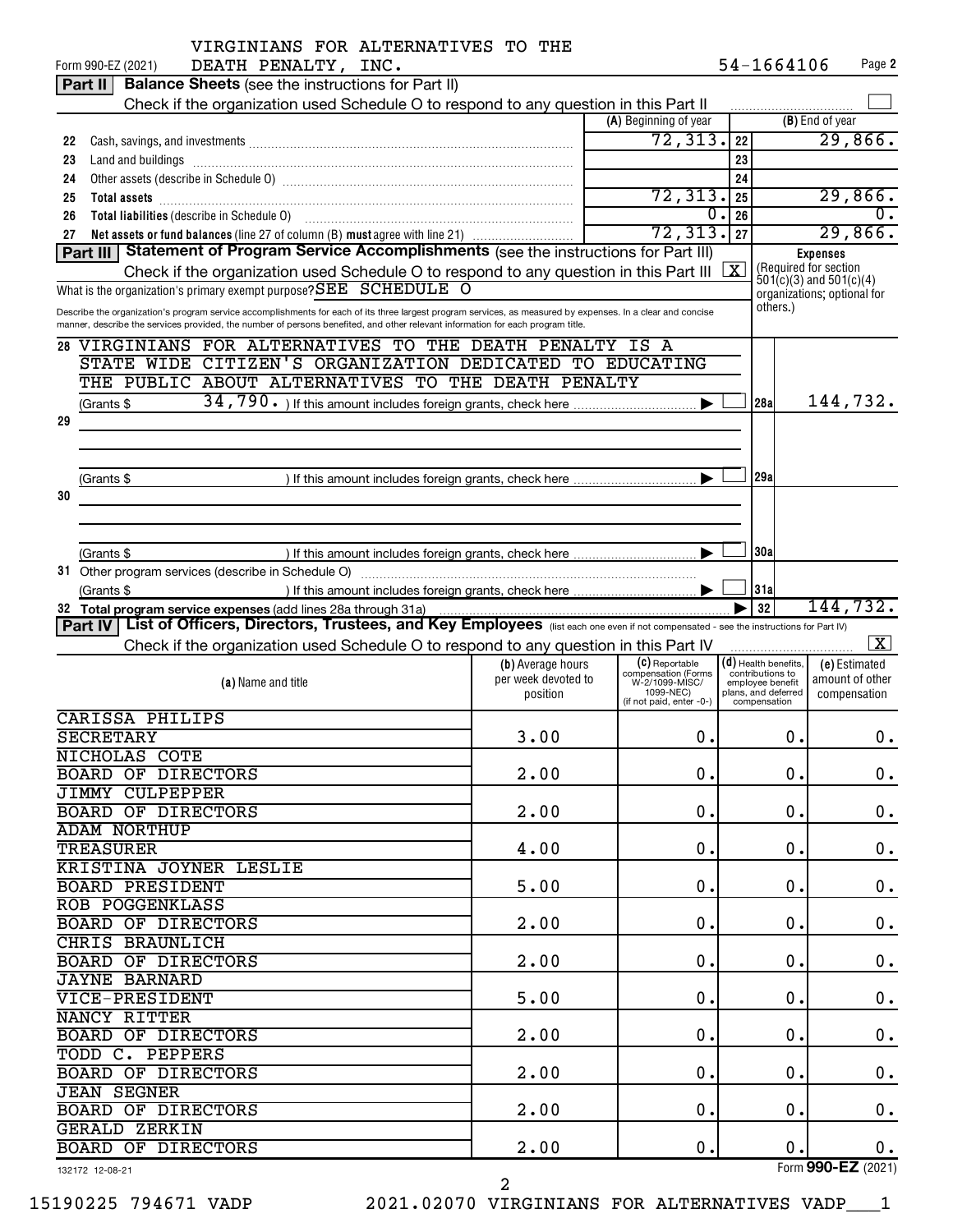### *VIRGINIANS FOR ALTERNATIVES TO THE*

|    | 54-1664106<br>DEATH PENALTY, INC.<br>Form 990-EZ (2021)                                                                                           |                 | Page 3                  |
|----|---------------------------------------------------------------------------------------------------------------------------------------------------|-----------------|-------------------------|
|    | Other Information (Note the Schedule A and personal benefit contract statement requirements in the<br><b>Part V</b>                               |                 |                         |
|    | instructions for Part V.) Check if the organization used Sch. O to respond to any question in this Part V                                         |                 | $\boxed{\textbf{X}}$    |
|    |                                                                                                                                                   |                 | Yes No                  |
| 33 | Did the organization engage in any significant activity not previously reported to the IRS? If "Yes," provide a detailed description of each      |                 |                         |
|    | activity in Schedule O                                                                                                                            | 33              | x                       |
| 34 | Were any significant changes made to the organizing or governing documents? If "Yes," attach a conformed copy of the amended                      |                 |                         |
|    | documents if they reflect a change to the organization's name. Otherwise, explain the change on Schedule O. See instructions <i>macroomage</i>    | 34              | x                       |
|    | 35a Did the organization have unrelated business gross income of \$1,000 or more during the year from business activities (such as those reported |                 |                         |
|    |                                                                                                                                                   | 35a             | x                       |
|    |                                                                                                                                                   | 35 <sub>b</sub> | N/R                     |
|    | c Was the organization a section 501(c)(4), 501(c)(5), or 501(c)(6) organization subject to section 6033(e) notice, reporting, and proxy tax      |                 | x                       |
|    |                                                                                                                                                   | 35с             |                         |
| 36 | Did the organization undergo a liquidation, dissolution, termination, or significant disposition of net assets during the year? If "Yes,"         | 36              | х                       |
|    | 37a Enter amount of political expenditures, direct or indirect, as described in the instructions $\Box$ $\Box$ $\Box$ 37a                         | $0$ .           |                         |
|    |                                                                                                                                                   | 37 <sub>b</sub> | х                       |
|    | 38a Did the organization borrow from, or make any loans to, any officer, director, trustee, or key employee; or were any such loans made          |                 |                         |
|    |                                                                                                                                                   | 38a             | X                       |
|    | 38 <sub>b</sub><br>N/A                                                                                                                            |                 |                         |
| 39 | Section 501(c)(7) organizations. Enter:                                                                                                           |                 |                         |
|    | N/A<br>39a                                                                                                                                        |                 |                         |
|    | N/A<br>39 <sub>b</sub>                                                                                                                            |                 |                         |
|    | 40a Section 501(c)(3) organizations. Enter amount of tax imposed on the organization during the year under:                                       |                 |                         |
|    | 0.<br>$0 \cdot$ ; section 4912 $\triangleright$ 0 $\cdot$ ; section 4955 $\triangleright$<br>section $4911$                                       |                 |                         |
|    | <b>b</b> Section 501(c)(3), 501(c)(4), and 501(c)(29) organizations. Did the organization engage in any section 4958 excess benefit               |                 |                         |
|    | transaction during the year, or did it engage in an excess benefit transaction in a prior year that has not been reported on any                  |                 |                         |
|    |                                                                                                                                                   | 40b             | х                       |
|    | <b>c</b> Section 501(c)(3), 501(c)(4), and 501(c)(29) organizations. Enter amount of tax imposed on                                               |                 |                         |
|    | 0.<br>organization managers or disqualified persons during the year under sections 4912, 4955, and 4958                                           |                 |                         |
|    | d Section 501(c)(3), 501(c)(4), and 501(c)(29) organizations. Enter amount of tax on line 40c reimbursed                                          |                 |                         |
|    | 0.<br>by the organization                                                                                                                         |                 |                         |
|    | e All organizations. At any time during the tax year, was the organization a party to a prohibited tax shelter                                    |                 |                         |
|    | transaction? If "Yes," complete Form 8886-T                                                                                                       | 40e             | x                       |
|    | 41 List the states with which a copy of this return is filed $\triangleright$ VA                                                                  |                 |                         |
|    | Telephone no. > 434-960-7779<br>42a The organization's books are in care of $\blacktriangleright$ THE CORPORATION                                 |                 |                         |
|    | $ZIP + 4$ 23241<br>Located at P.O. BOX 12222, RICHMOND, VA                                                                                        |                 |                         |
|    | <b>b</b> At any time during the calendar year, did the organization have an interest in or a signature or other authority                         |                 | Yes No                  |
|    | over a financial account in a foreign country (such as a bank account, securities account, or other financial                                     | 42b             | $\overline{\mathbf{X}}$ |
|    | account)?<br>If "Yes," enter the name of the foreign country                                                                                      |                 |                         |
|    | See the instructions for exceptions and filing requirements for FinCEN Form 114, Report of Foreign Bank and Financial Accounts (FBAR).            |                 |                         |
|    |                                                                                                                                                   | 42c             | х                       |
|    | If "Yes," enter the name of the foreign country                                                                                                   |                 |                         |
| 43 |                                                                                                                                                   |                 |                         |
|    |                                                                                                                                                   | N/A             |                         |
|    |                                                                                                                                                   |                 |                         |
|    |                                                                                                                                                   |                 | Yes No                  |
|    | 44a Did the organization maintain any donor advised funds during the year? If "Yes," Form 990 must be completed instead of                        |                 |                         |
|    | Form 990-EZ                                                                                                                                       | 44a             | х                       |
|    | b Did the organization operate one or more hospital facilities during the year? If "Yes," Form 990 must be completed instead                      |                 |                         |
|    |                                                                                                                                                   | 44b             | х                       |
|    |                                                                                                                                                   | 44c             | $\overline{\textbf{x}}$ |
|    | d If "Yes" to line 44c, has the organization filed a Form 720 to report these payments? If "No," provide an explanation                           |                 |                         |
|    |                                                                                                                                                   | 44d             |                         |
|    |                                                                                                                                                   | 45a             | X                       |
|    | <b>b</b> Did the organization receive any payment from or engage in any transaction with a controlled entity within the meaning of section        |                 |                         |
|    |                                                                                                                                                   | 45b             |                         |
|    |                                                                                                                                                   |                 | Form 990-EZ (2021)      |

132173 12-08-21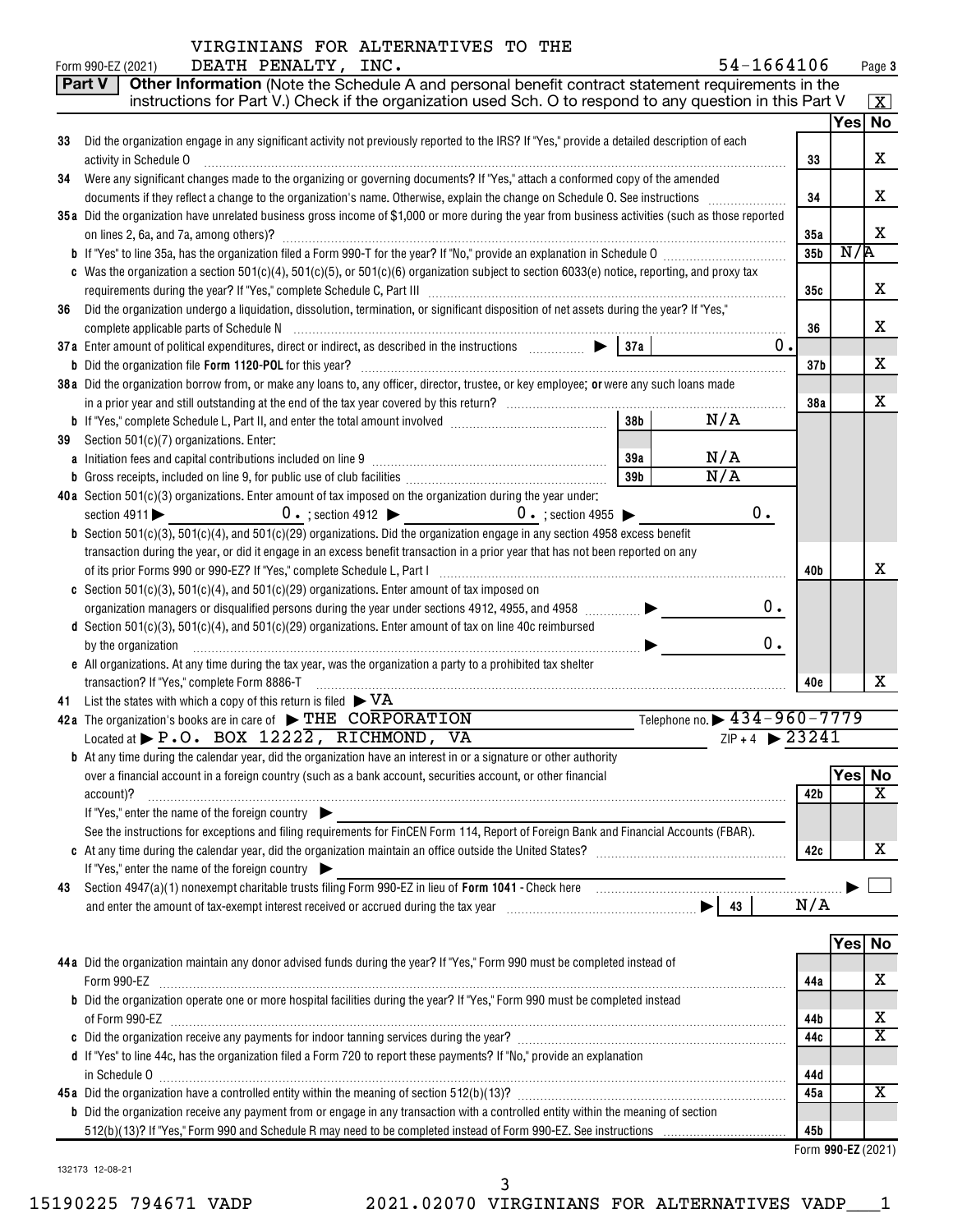|  | VIRGINIANS FOR ALTERNATIVES TO THE |  |
|--|------------------------------------|--|
|  |                                    |  |

|      |                             |                                                                                                                                                                                                                                                   |                                     | VIRGINIANS FOR ALTERNATIVES TO THE |                     |                                       |                                      |                          |                  |                         |
|------|-----------------------------|---------------------------------------------------------------------------------------------------------------------------------------------------------------------------------------------------------------------------------------------------|-------------------------------------|------------------------------------|---------------------|---------------------------------------|--------------------------------------|--------------------------|------------------|-------------------------|
|      | Form 990-EZ (2021)          |                                                                                                                                                                                                                                                   | DEATH PENALTY, INC.                 |                                    |                     |                                       | 54-1664106                           |                          |                  | Page 4                  |
|      |                             |                                                                                                                                                                                                                                                   |                                     |                                    |                     |                                       |                                      |                          | Yes No           |                         |
| 46   |                             | Did the organization engage, directly or indirectly, in political campaign activities on behalf of or in opposition to candidates for public office?                                                                                              |                                     |                                    |                     |                                       |                                      | 46                       |                  | X                       |
|      | Part VI                     | Section 501(c)(3) Organizations Only                                                                                                                                                                                                              |                                     |                                    |                     |                                       |                                      |                          |                  |                         |
|      |                             | All section 501(c)(3) organizations must answer questions 47-49b and 52, and complete the tables for lines 50 and 51.                                                                                                                             |                                     |                                    |                     |                                       |                                      |                          |                  |                         |
|      |                             |                                                                                                                                                                                                                                                   |                                     |                                    |                     |                                       |                                      |                          |                  |                         |
|      |                             |                                                                                                                                                                                                                                                   |                                     |                                    |                     |                                       |                                      |                          | Yesl             | <b>No</b>               |
| 47   |                             | Did the organization engage in lobbying activities or have a section 501(h) election in effect during the tax year?                                                                                                                               |                                     |                                    |                     |                                       |                                      |                          |                  |                         |
|      |                             | If "Yes," complete Sch. C, Part II                                                                                                                                                                                                                |                                     |                                    |                     |                                       |                                      | 47                       |                  | х                       |
| 48   |                             |                                                                                                                                                                                                                                                   |                                     |                                    |                     |                                       |                                      | 48                       |                  | $\overline{\text{x}}$   |
|      |                             |                                                                                                                                                                                                                                                   |                                     |                                    |                     |                                       |                                      | 49a                      |                  | $\overline{\textbf{X}}$ |
|      |                             | <b>b</b> If "Yes," was the related organization a section 527 organization?<br>Complete this table for the organization's five highest compensated employees (other than officers, directors, trustees, and key employees) who each received more |                                     |                                    |                     |                                       |                                      | 49b                      |                  |                         |
| 50   |                             | than \$100,000 of compensation from the organization. If there is none, enter "None."                                                                                                                                                             |                                     |                                    |                     |                                       |                                      |                          |                  |                         |
|      |                             |                                                                                                                                                                                                                                                   | (a) Name and title of each employee |                                    | (b) Average hours   | (C) Reportable                        | $(d)$ Health benefits,               |                          | (e) Estimated    |                         |
|      |                             |                                                                                                                                                                                                                                                   |                                     |                                    | per week devoted to | compensation (Forms<br>W-2/1099-MISC/ | contributions to<br>emplovee benefit |                          | amount of other  |                         |
|      |                             |                                                                                                                                                                                                                                                   | <b>NONE</b>                         |                                    | position            | 1099-NEC)                             | plans, and deferred<br>compensation  |                          | compensation     |                         |
|      |                             |                                                                                                                                                                                                                                                   |                                     |                                    |                     |                                       |                                      |                          |                  |                         |
|      |                             |                                                                                                                                                                                                                                                   |                                     |                                    |                     |                                       |                                      |                          |                  |                         |
|      |                             |                                                                                                                                                                                                                                                   |                                     |                                    |                     |                                       |                                      |                          |                  |                         |
|      |                             |                                                                                                                                                                                                                                                   |                                     |                                    |                     |                                       |                                      |                          |                  |                         |
|      |                             |                                                                                                                                                                                                                                                   |                                     |                                    |                     |                                       |                                      |                          |                  |                         |
|      |                             |                                                                                                                                                                                                                                                   |                                     |                                    |                     |                                       |                                      |                          |                  |                         |
|      |                             |                                                                                                                                                                                                                                                   |                                     |                                    |                     |                                       |                                      |                          |                  |                         |
|      |                             |                                                                                                                                                                                                                                                   |                                     |                                    |                     |                                       |                                      |                          |                  |                         |
|      |                             |                                                                                                                                                                                                                                                   |                                     |                                    |                     |                                       |                                      |                          |                  |                         |
| f    |                             | Total number of other employees paid over \$100,000                                                                                                                                                                                               |                                     |                                    |                     |                                       |                                      |                          |                  |                         |
| 51   |                             | Complete this table for the organization's five highest compensated independent contractors who each received more than \$100,000 of compensation from the                                                                                        |                                     |                                    |                     |                                       |                                      |                          |                  |                         |
|      |                             | organization. If there is none, enter "None."                                                                                                                                                                                                     | <b>NONE</b>                         |                                    |                     |                                       |                                      |                          |                  |                         |
|      |                             | (a) Name and business address of each independent contractor                                                                                                                                                                                      |                                     |                                    |                     | (b) Type of service                   |                                      |                          | (c) Compensation |                         |
|      |                             |                                                                                                                                                                                                                                                   |                                     |                                    |                     |                                       |                                      |                          |                  |                         |
|      |                             |                                                                                                                                                                                                                                                   |                                     |                                    |                     |                                       |                                      |                          |                  |                         |
|      |                             |                                                                                                                                                                                                                                                   |                                     |                                    |                     |                                       |                                      |                          |                  |                         |
|      |                             |                                                                                                                                                                                                                                                   |                                     |                                    |                     |                                       |                                      |                          |                  |                         |
|      |                             |                                                                                                                                                                                                                                                   |                                     |                                    |                     |                                       |                                      |                          |                  |                         |
|      |                             |                                                                                                                                                                                                                                                   |                                     |                                    |                     |                                       |                                      |                          |                  |                         |
|      |                             |                                                                                                                                                                                                                                                   |                                     |                                    |                     |                                       |                                      |                          |                  |                         |
|      |                             |                                                                                                                                                                                                                                                   |                                     |                                    |                     |                                       |                                      |                          |                  |                         |
|      |                             | d Total number of other independent contractors each receiving over \$100,000                                                                                                                                                                     |                                     |                                    |                     |                                       |                                      |                          |                  |                         |
| 52   |                             | Did the organization complete Schedule A? Note: All section 501(c)(3) organizations must attach a                                                                                                                                                 |                                     |                                    |                     |                                       |                                      |                          |                  |                         |
|      |                             |                                                                                                                                                                                                                                                   |                                     |                                    |                     |                                       |                                      | $\boxed{\mathbf{X}}$ Yes |                  | No                      |
|      |                             | Under penalties of perjury, I declare that I have examined this return, including accompanying schedules and statements, and to the best of my knowledge and belief, it is                                                                        |                                     |                                    |                     |                                       |                                      |                          |                  |                         |
|      |                             | true, correct, and complete. Declaration of preparer (other than officer) is based on all information of which preparer has any knowledge.                                                                                                        |                                     |                                    |                     |                                       |                                      |                          |                  |                         |
|      |                             | Signature of officer                                                                                                                                                                                                                              |                                     |                                    |                     |                                       |                                      |                          |                  |                         |
| Sign |                             |                                                                                                                                                                                                                                                   |                                     |                                    |                     |                                       | Date                                 |                          |                  |                         |
| Here |                             | MICHAEL E.<br>Type or print name and title                                                                                                                                                                                                        |                                     | STONE, EXECUTIVE DIRECTOR          |                     |                                       |                                      |                          |                  |                         |
|      |                             | Print/Type preparer's name                                                                                                                                                                                                                        |                                     | Preparer's signature               | Date                | Check                                 | PTIN<br>۱Ť                           |                          |                  |                         |
|      |                             |                                                                                                                                                                                                                                                   |                                     |                                    |                     | self-employed                         |                                      |                          |                  |                         |
| Paid |                             | FRANK BARCALOW                                                                                                                                                                                                                                    |                                     | FRANK BARCALOW                     | 02/25/22            |                                       | P00446788                            |                          |                  |                         |
|      | Preparer<br><b>Use Only</b> | Firm's name FRANK BARCALOW CPA, P.L.L.C.                                                                                                                                                                                                          |                                     |                                    |                     | Firm's EIN                            | $\blacktriangleright$ 45-5310918     |                          |                  |                         |
|      |                             | Firm's address > 108 WESTCHESTER                                                                                                                                                                                                                  |                                     |                                    |                     | Phone no.                             | $757 - 220 - 6626$                   |                          |                  |                         |
|      |                             |                                                                                                                                                                                                                                                   |                                     |                                    |                     |                                       |                                      |                          |                  |                         |

*15190225 794671 VADP 2021.02070 VIRGINIANS FOR ALTERNATIVES VADP\_\_\_1 4*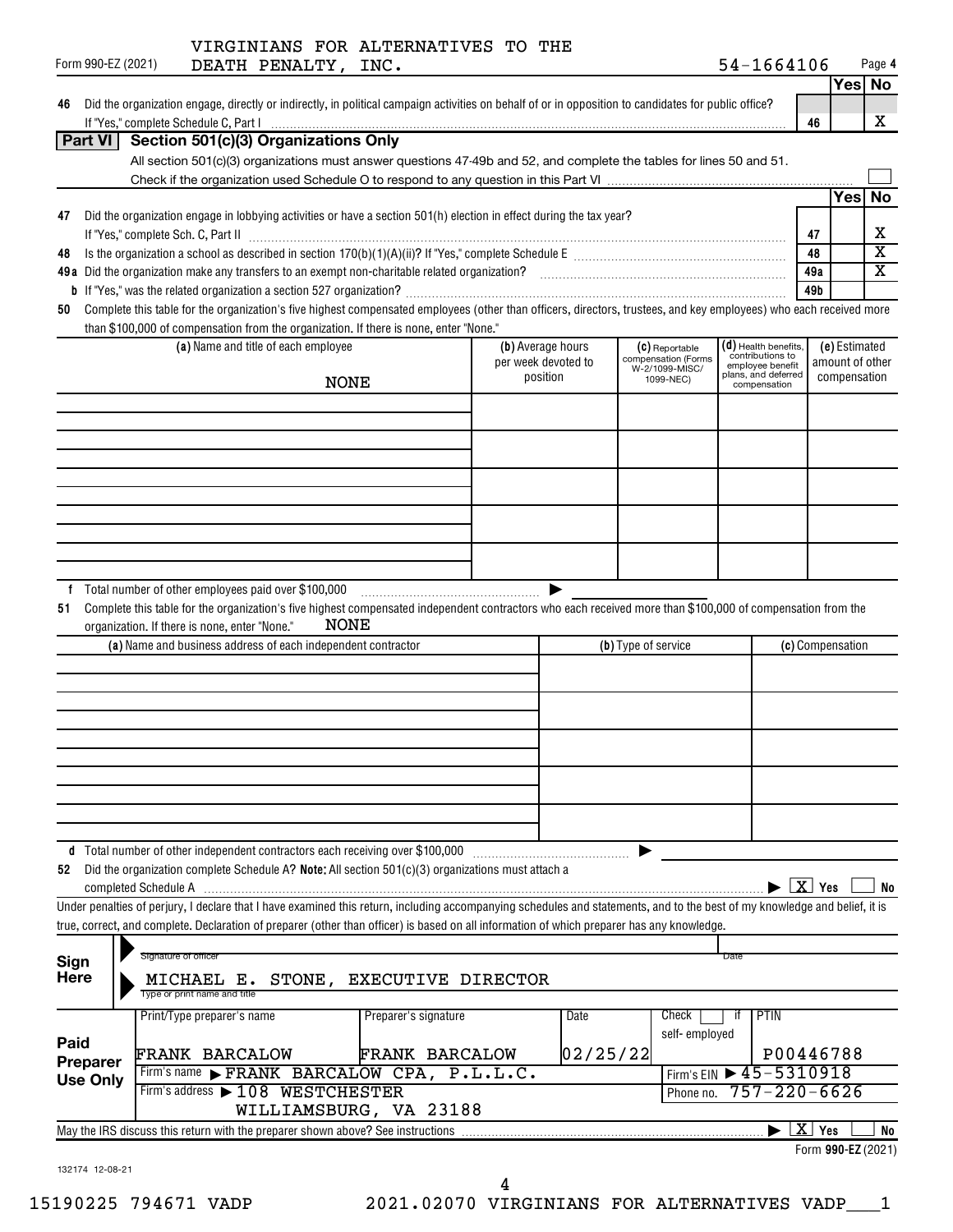| <b>SCHEDULE A</b>            |                                                                                                                                |  |                                                                          | <b>Public Charity Status and Public Support</b>                                                                                                                                                                                               |                             |                                 |                            |  | OMB No. 1545-0047                     |
|------------------------------|--------------------------------------------------------------------------------------------------------------------------------|--|--------------------------------------------------------------------------|-----------------------------------------------------------------------------------------------------------------------------------------------------------------------------------------------------------------------------------------------|-----------------------------|---------------------------------|----------------------------|--|---------------------------------------|
| (Form 990)                   |                                                                                                                                |  |                                                                          | Complete if the organization is a section 501(c)(3) organization or a section                                                                                                                                                                 |                             |                                 |                            |  |                                       |
| Department of the Treasury   |                                                                                                                                |  |                                                                          | 4947(a)(1) nonexempt charitable trust.<br>Attach to Form 990 or Form 990-EZ.                                                                                                                                                                  |                             |                                 |                            |  | <b>Open to Public</b>                 |
| Internal Revenue Service     |                                                                                                                                |  |                                                                          | Go to www.irs.gov/Form990 for instructions and the latest information.                                                                                                                                                                        |                             |                                 |                            |  | <b>Inspection</b>                     |
|                              | Name of the organization                                                                                                       |  |                                                                          | VIRGINIANS FOR ALTERNATIVES TO THE                                                                                                                                                                                                            |                             |                                 |                            |  | <b>Employer identification number</b> |
| Part I                       |                                                                                                                                |  | DEATH PENALTY, INC.                                                      | Reason for Public Charity Status. (All organizations must complete this part.) See instructions.                                                                                                                                              |                             |                                 |                            |  | 54-1664106                            |
|                              |                                                                                                                                |  |                                                                          | The organization is not a private foundation because it is: (For lines 1 through 12, check only one box.)                                                                                                                                     |                             |                                 |                            |  |                                       |
| 1                            |                                                                                                                                |  |                                                                          | A church, convention of churches, or association of churches described in section 170(b)(1)(A)(i).                                                                                                                                            |                             |                                 |                            |  |                                       |
| 2                            |                                                                                                                                |  |                                                                          | A school described in section 170(b)(1)(A)(ii). (Attach Schedule E (Form 990).)                                                                                                                                                               |                             |                                 |                            |  |                                       |
| 3                            |                                                                                                                                |  |                                                                          | A hospital or a cooperative hospital service organization described in section 170(b)(1)(A)(iii).                                                                                                                                             |                             |                                 |                            |  |                                       |
| 4                            |                                                                                                                                |  |                                                                          | A medical research organization operated in conjunction with a hospital described in section 170(b)(1)(A)(iii). Enter the hospital's name,                                                                                                    |                             |                                 |                            |  |                                       |
|                              | city, and state:                                                                                                               |  |                                                                          |                                                                                                                                                                                                                                               |                             |                                 |                            |  |                                       |
|                              | An organization operated for the benefit of a college or university owned or operated by a governmental unit described in<br>5 |  |                                                                          |                                                                                                                                                                                                                                               |                             |                                 |                            |  |                                       |
| 6                            |                                                                                                                                |  | section 170(b)(1)(A)(iv). (Complete Part II.)                            |                                                                                                                                                                                                                                               |                             |                                 |                            |  |                                       |
| $\overline{\mathbf{X}}$<br>7 |                                                                                                                                |  |                                                                          | A federal, state, or local government or governmental unit described in section 170(b)(1)(A)(v).<br>An organization that normally receives a substantial part of its support from a governmental unit or from the general public described in |                             |                                 |                            |  |                                       |
|                              |                                                                                                                                |  | section 170(b)(1)(A)(vi). (Complete Part II.)                            |                                                                                                                                                                                                                                               |                             |                                 |                            |  |                                       |
| 8                            |                                                                                                                                |  |                                                                          | A community trust described in section 170(b)(1)(A)(vi). (Complete Part II.)                                                                                                                                                                  |                             |                                 |                            |  |                                       |
| 9                            |                                                                                                                                |  |                                                                          | An agricultural research organization described in section 170(b)(1)(A)(ix) operated in conjunction with a land-grant college                                                                                                                 |                             |                                 |                            |  |                                       |
|                              |                                                                                                                                |  |                                                                          | or university or a non-land-grant college of agriculture (see instructions). Enter the name, city, and state of the college or                                                                                                                |                             |                                 |                            |  |                                       |
|                              | university:                                                                                                                    |  |                                                                          |                                                                                                                                                                                                                                               |                             |                                 |                            |  |                                       |
| 10                           |                                                                                                                                |  |                                                                          | An organization that normally receives (1) more than 33 1/3% of its support from contributions, membership fees, and gross receipts from                                                                                                      |                             |                                 |                            |  |                                       |
|                              |                                                                                                                                |  |                                                                          | activities related to its exempt functions, subject to certain exceptions; and (2) no more than 33 1/3% of its support from gross investment                                                                                                  |                             |                                 |                            |  |                                       |
|                              |                                                                                                                                |  | See section 509(a)(2). (Complete Part III.)                              | income and unrelated business taxable income (less section 511 tax) from businesses acquired by the organization after June 30, 1975.                                                                                                         |                             |                                 |                            |  |                                       |
| 11                           |                                                                                                                                |  |                                                                          | An organization organized and operated exclusively to test for public safety. See section 509(a)(4).                                                                                                                                          |                             |                                 |                            |  |                                       |
| 12                           |                                                                                                                                |  |                                                                          | An organization organized and operated exclusively for the benefit of, to perform the functions of, or to carry out the purposes of one or                                                                                                    |                             |                                 |                            |  |                                       |
|                              |                                                                                                                                |  |                                                                          | more publicly supported organizations described in section 509(a)(1) or section 509(a)(2). See section 509(a)(3). Check the box on                                                                                                            |                             |                                 |                            |  |                                       |
|                              |                                                                                                                                |  |                                                                          | lines 12a through 12d that describes the type of supporting organization and complete lines 12e, 12f, and 12g.                                                                                                                                |                             |                                 |                            |  |                                       |
| а                            |                                                                                                                                |  |                                                                          | Type I. A supporting organization operated, supervised, or controlled by its supported organization(s), typically by giving                                                                                                                   |                             |                                 |                            |  |                                       |
|                              |                                                                                                                                |  |                                                                          | the supported organization(s) the power to regularly appoint or elect a majority of the directors or trustees of the supporting                                                                                                               |                             |                                 |                            |  |                                       |
| b                            |                                                                                                                                |  | organization. You must complete Part IV, Sections A and B.               | Type II. A supporting organization supervised or controlled in connection with its supported organization(s), by having                                                                                                                       |                             |                                 |                            |  |                                       |
|                              |                                                                                                                                |  |                                                                          | control or management of the supporting organization vested in the same persons that control or manage the supported                                                                                                                          |                             |                                 |                            |  |                                       |
|                              |                                                                                                                                |  | organization(s). You must complete Part IV, Sections A and C.            |                                                                                                                                                                                                                                               |                             |                                 |                            |  |                                       |
| с                            |                                                                                                                                |  |                                                                          | Type III functionally integrated. A supporting organization operated in connection with, and functionally integrated with,                                                                                                                    |                             |                                 |                            |  |                                       |
|                              |                                                                                                                                |  |                                                                          | its supported organization(s) (see instructions). You must complete Part IV, Sections A, D, and E.                                                                                                                                            |                             |                                 |                            |  |                                       |
| d                            |                                                                                                                                |  |                                                                          | Type III non-functionally integrated. A supporting organization operated in connection with its supported organization(s)                                                                                                                     |                             |                                 |                            |  |                                       |
|                              |                                                                                                                                |  |                                                                          | that is not functionally integrated. The organization generally must satisfy a distribution requirement and an attentiveness                                                                                                                  |                             |                                 |                            |  |                                       |
|                              |                                                                                                                                |  |                                                                          | requirement (see instructions). You must complete Part IV, Sections A and D, and Part V.                                                                                                                                                      |                             |                                 |                            |  |                                       |
| е                            |                                                                                                                                |  |                                                                          | Check this box if the organization received a written determination from the IRS that it is a Type I, Type II, Type III                                                                                                                       |                             |                                 |                            |  |                                       |
| f.                           |                                                                                                                                |  | Enter the number of supported organizations                              | functionally integrated, or Type III non-functionally integrated supporting organization.                                                                                                                                                     |                             |                                 |                            |  |                                       |
|                              |                                                                                                                                |  | g Provide the following information about the supported organization(s). |                                                                                                                                                                                                                                               |                             |                                 |                            |  |                                       |
|                              | (i) Name of supported                                                                                                          |  | (ii) EIN                                                                 | (iii) Type of organization<br>(described on lines 1-10                                                                                                                                                                                        | in your governing document? | (iv) Is the organization listed | (v) Amount of monetary     |  | (vi) Amount of other                  |
|                              | organization                                                                                                                   |  |                                                                          | above (see instructions))                                                                                                                                                                                                                     | Yes                         | No                              | support (see instructions) |  | support (see instructions)            |
|                              |                                                                                                                                |  |                                                                          |                                                                                                                                                                                                                                               |                             |                                 |                            |  |                                       |
|                              |                                                                                                                                |  |                                                                          |                                                                                                                                                                                                                                               |                             |                                 |                            |  |                                       |
|                              |                                                                                                                                |  |                                                                          |                                                                                                                                                                                                                                               |                             |                                 |                            |  |                                       |
|                              |                                                                                                                                |  |                                                                          |                                                                                                                                                                                                                                               |                             |                                 |                            |  |                                       |
|                              |                                                                                                                                |  |                                                                          |                                                                                                                                                                                                                                               |                             |                                 |                            |  |                                       |
|                              |                                                                                                                                |  |                                                                          |                                                                                                                                                                                                                                               |                             |                                 |                            |  |                                       |
|                              |                                                                                                                                |  |                                                                          |                                                                                                                                                                                                                                               |                             |                                 |                            |  |                                       |
|                              |                                                                                                                                |  |                                                                          |                                                                                                                                                                                                                                               |                             |                                 |                            |  |                                       |
|                              |                                                                                                                                |  |                                                                          |                                                                                                                                                                                                                                               |                             |                                 |                            |  |                                       |
| Total                        |                                                                                                                                |  |                                                                          |                                                                                                                                                                                                                                               |                             |                                 |                            |  |                                       |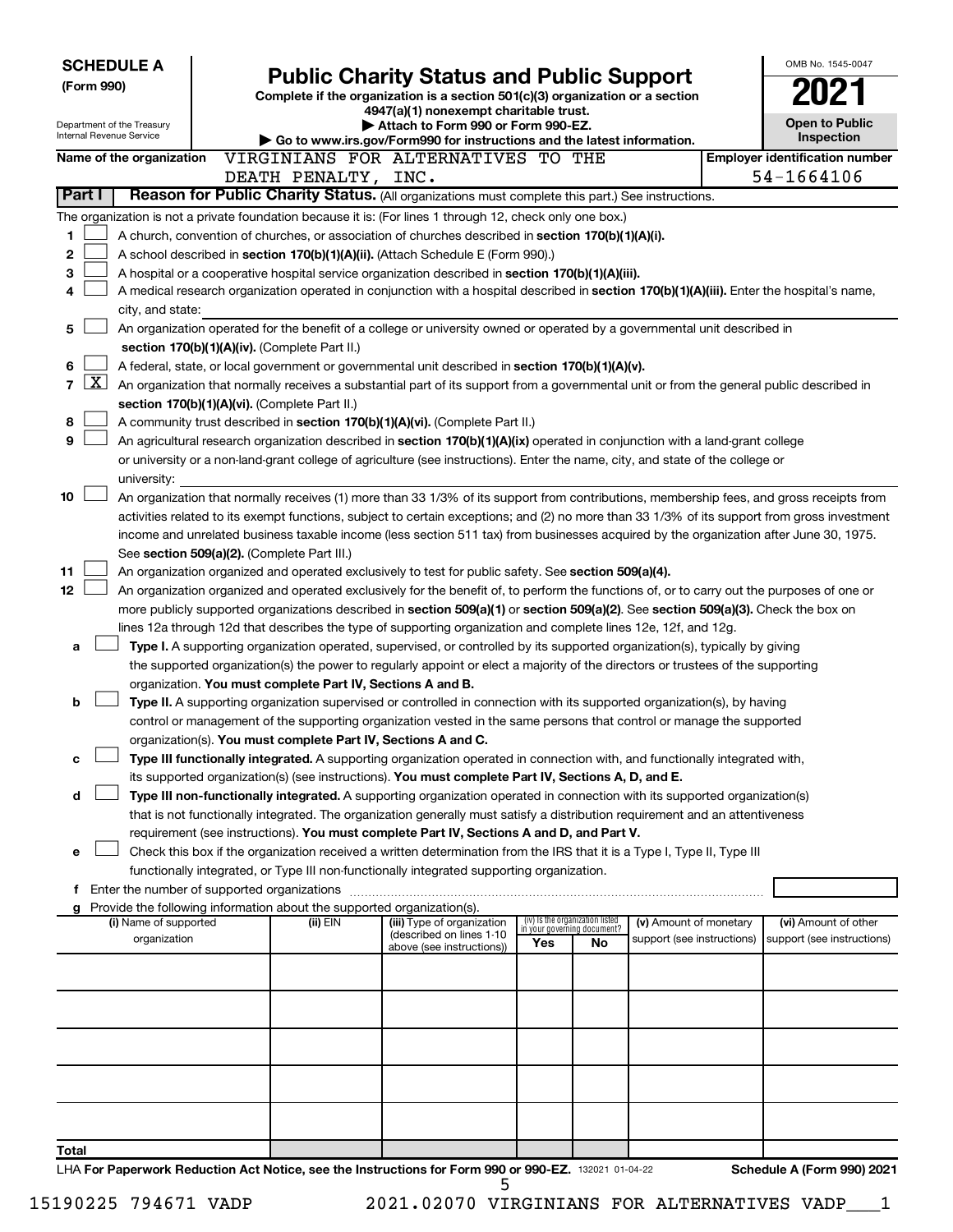### Schedule A (Form 990) 2021 DEATH PENALTY , INC **.** 54-1664106 <sub>Page</sub> *VIRGINIANS FOR ALTERNATIVES TO THE*

54-1664106 Page 2

(Complete only if you checked the box on line 5, 7, or 8 of Part I or if the organization failed to qualify under Part III. If the organization fails to qualify under the tests listed below, please complete Part III.) **Part II** | Support Schedule for Organizations Described in Sections 170(b)(1)(A)(iv) and 170(b)(1)(A)(vi)

| <b>Section A. Public Support</b>                                                                                                                                                                                                                                                             |           |           |            |            |                         |                                    |
|----------------------------------------------------------------------------------------------------------------------------------------------------------------------------------------------------------------------------------------------------------------------------------------------|-----------|-----------|------------|------------|-------------------------|------------------------------------|
| Calendar year (or fiscal year beginning in)                                                                                                                                                                                                                                                  | (a) 2017  | (b) 2018  | $(c)$ 2019 | $(d)$ 2020 | (e) 2021                | (f) Total                          |
| 1 Gifts, grants, contributions, and                                                                                                                                                                                                                                                          |           |           |            |            |                         |                                    |
| membership fees received. (Do not                                                                                                                                                                                                                                                            |           |           |            |            |                         |                                    |
| include any "unusual grants.")                                                                                                                                                                                                                                                               | 161, 769. | 134, 251. | 159,625.   | 172, 538.  | 102,285.                | 730,468.                           |
| 2 Tax revenues levied for the organ-                                                                                                                                                                                                                                                         |           |           |            |            |                         |                                    |
| ization's benefit and either paid to                                                                                                                                                                                                                                                         |           |           |            |            |                         |                                    |
| or expended on its behalf                                                                                                                                                                                                                                                                    |           |           |            |            |                         |                                    |
| 3 The value of services or facilities                                                                                                                                                                                                                                                        |           |           |            |            |                         |                                    |
| furnished by a governmental unit to                                                                                                                                                                                                                                                          |           |           |            |            |                         |                                    |
| the organization without charge                                                                                                                                                                                                                                                              |           |           |            |            |                         |                                    |
| 4 Total. Add lines 1 through 3                                                                                                                                                                                                                                                               | 161,769.  | 134, 251. | 159,625.   | 172,538.   | 102, 285.               | 730,468.                           |
| 5 The portion of total contributions                                                                                                                                                                                                                                                         |           |           |            |            |                         |                                    |
| by each person (other than a                                                                                                                                                                                                                                                                 |           |           |            |            |                         |                                    |
| governmental unit or publicly                                                                                                                                                                                                                                                                |           |           |            |            |                         |                                    |
| supported organization) included                                                                                                                                                                                                                                                             |           |           |            |            |                         |                                    |
| on line 1 that exceeds 2% of the                                                                                                                                                                                                                                                             |           |           |            |            |                         |                                    |
| amount shown on line 11,                                                                                                                                                                                                                                                                     |           |           |            |            |                         |                                    |
| column (f)                                                                                                                                                                                                                                                                                   |           |           |            |            |                         |                                    |
| 6 Public support. Subtract line 5 from line 4.                                                                                                                                                                                                                                               |           |           |            |            |                         | 730,468.                           |
| <b>Section B. Total Support</b>                                                                                                                                                                                                                                                              |           |           |            |            |                         |                                    |
| Calendar year (or fiscal year beginning in)                                                                                                                                                                                                                                                  | (a) 2017  | (b) 2018  | $(c)$ 2019 | $(d)$ 2020 | (e) 2021                | (f) Total                          |
| <b>7</b> Amounts from line 4                                                                                                                                                                                                                                                                 | 161,769.  | 134,251.  | 159,625.   | 172,538.   | $\overline{102}$ , 285. | 730,468.                           |
| 8 Gross income from interest,                                                                                                                                                                                                                                                                |           |           |            |            |                         |                                    |
| dividends, payments received on                                                                                                                                                                                                                                                              |           |           |            |            |                         |                                    |
| securities loans, rents, royalties,                                                                                                                                                                                                                                                          |           |           |            |            |                         |                                    |
| and income from similar sources                                                                                                                                                                                                                                                              |           |           |            |            |                         |                                    |
| 9 Net income from unrelated business                                                                                                                                                                                                                                                         |           |           |            |            |                         |                                    |
| activities, whether or not the                                                                                                                                                                                                                                                               |           |           |            |            |                         |                                    |
| business is regularly carried on                                                                                                                                                                                                                                                             |           |           |            |            |                         |                                    |
| 10 Other income. Do not include gain                                                                                                                                                                                                                                                         |           |           |            |            |                         |                                    |
| or loss from the sale of capital                                                                                                                                                                                                                                                             |           |           |            |            |                         |                                    |
| assets (Explain in Part VI.)                                                                                                                                                                                                                                                                 |           |           |            |            |                         | 730,468.                           |
| 11 Total support. Add lines 7 through 10                                                                                                                                                                                                                                                     |           |           |            |            |                         |                                    |
| <b>12</b> Gross receipts from related activities, etc. (see instructions)                                                                                                                                                                                                                    |           |           |            |            | 12                      |                                    |
| 13 First 5 years. If the Form 990 is for the organization's first, second, third, fourth, or fifth tax year as a section 501(c)(3)                                                                                                                                                           |           |           |            |            |                         |                                    |
| organization, check this box and stop here manufactured and state and state and state and state and state and stop here are accommodated and state and state and state and state and state and state and state and state and s<br><b>Section C. Computation of Public Support Percentage</b> |           |           |            |            |                         |                                    |
|                                                                                                                                                                                                                                                                                              |           |           |            |            | 14                      | 100.00<br>%                        |
|                                                                                                                                                                                                                                                                                              |           |           |            |            | 15                      | 100.00<br>%                        |
| 16a 33 1/3% support test - 2021. If the organization did not check the box on line 13, and line 14 is 33 1/3% or more, check this box and                                                                                                                                                    |           |           |            |            |                         |                                    |
| stop here. The organization qualifies as a publicly supported organization manufaction manufacture content and the supported or an annufacture manufacture content and the supported or state in the state of the state of the                                                               |           |           |            |            |                         | $\blacktriangleright$ $\mathbf{X}$ |
| b 33 1/3% support test - 2020. If the organization did not check a box on line 13 or 16a, and line 15 is 33 1/3% or more, check this box                                                                                                                                                     |           |           |            |            |                         |                                    |
|                                                                                                                                                                                                                                                                                              |           |           |            |            |                         |                                    |
| 17a 10% -facts-and-circumstances test - 2021. If the organization did not check a box on line 13, 16a, or 16b, and line 14 is 10% or more,                                                                                                                                                   |           |           |            |            |                         |                                    |
| and if the organization meets the facts-and-circumstances test, check this box and stop here. Explain in Part VI how the organization                                                                                                                                                        |           |           |            |            |                         |                                    |
| meets the facts-and-circumstances test. The organization qualifies as a publicly supported organization                                                                                                                                                                                      |           |           |            |            |                         |                                    |
| <b>b 10%</b> -facts-and-circumstances test - 2020. If the organization did not check a box on line 13, 16a, 16b, or 17a, and line 15 is 10% or                                                                                                                                               |           |           |            |            |                         |                                    |
| more, and if the organization meets the facts-and-circumstances test, check this box and stop here. Explain in Part VI how the                                                                                                                                                               |           |           |            |            |                         |                                    |
| organization meets the facts-and-circumstances test. The organization qualifies as a publicly supported organization                                                                                                                                                                         |           |           |            |            |                         |                                    |
| 18 Private foundation. If the organization did not check a box on line 13, 16a, 16b, 17a, or 17b, check this box and see instructions.                                                                                                                                                       |           |           |            |            |                         |                                    |
|                                                                                                                                                                                                                                                                                              |           |           |            |            |                         | Schedule A (Form 990) 2021         |

132022 01-04-22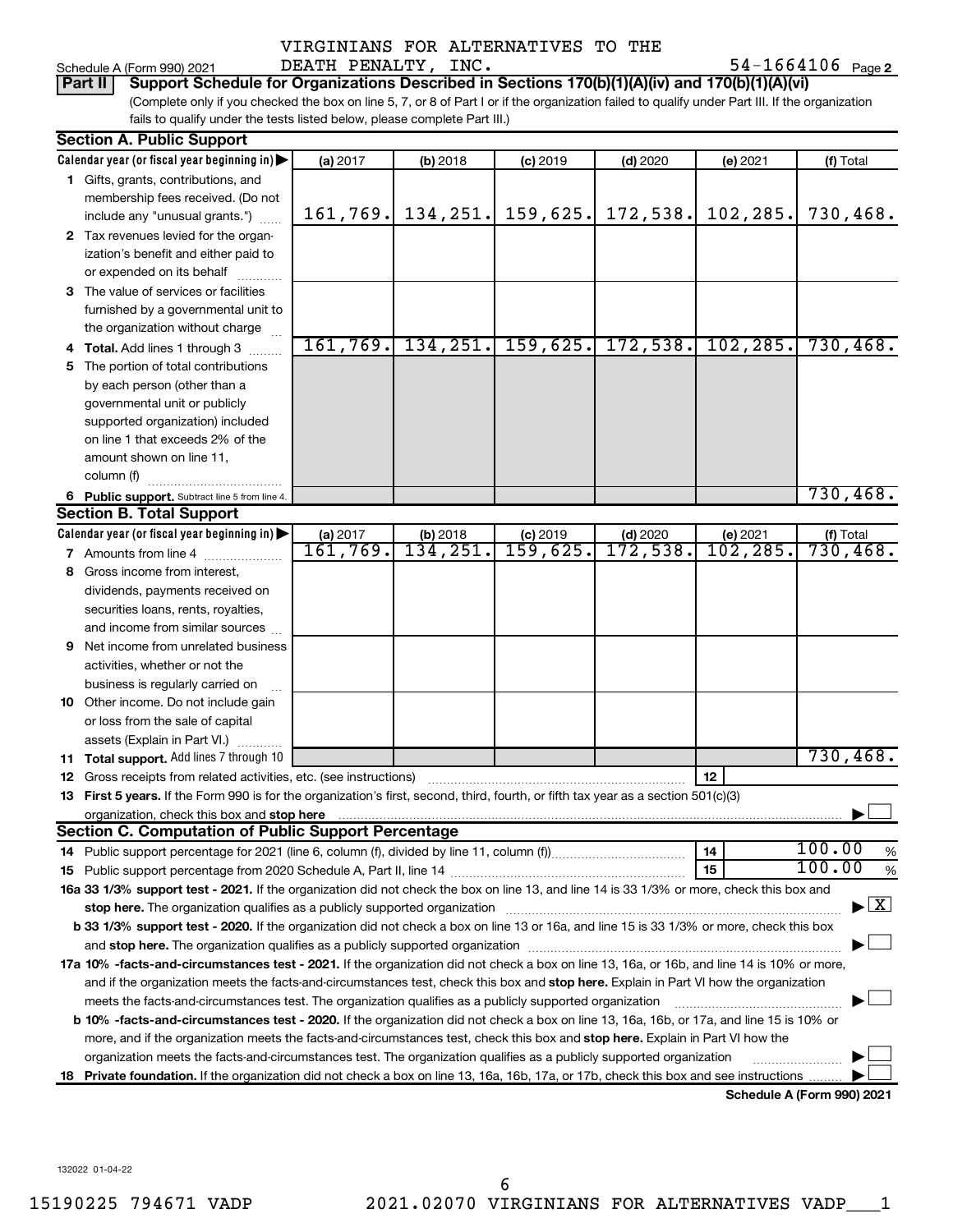|  |  | VIRGINIANS FOR ALTERNATIVES TO THE |  |  |
|--|--|------------------------------------|--|--|
|--|--|------------------------------------|--|--|

# **Part III | Support Schedule for Organizations Described in Section 509(a)(2) Part III | Support Schedule for Organizations Described in Section 509(a)(2)**

54-1664106 Page 3 Schedule A (Form 990) 2021 DEATH PENALTY , INC **.** 54-1664106 <sub>Page</sub>

(Complete only if you checked the box on line 10 of Part I or if the organization failed to qualify under Part II. If the organization fails to qualify under the tests listed below, please complete Part II.)

| <b>Section A. Public Support</b>                                                                                                                                                         |          |          |                 |            |          |                            |
|------------------------------------------------------------------------------------------------------------------------------------------------------------------------------------------|----------|----------|-----------------|------------|----------|----------------------------|
| Calendar year (or fiscal year beginning in)                                                                                                                                              | (a) 2017 | (b) 2018 | (c) 2019        | $(d)$ 2020 | (e) 2021 | (f) Total                  |
| 1 Gifts, grants, contributions, and                                                                                                                                                      |          |          |                 |            |          |                            |
| membership fees received. (Do not                                                                                                                                                        |          |          |                 |            |          |                            |
| include any "unusual grants.")                                                                                                                                                           |          |          |                 |            |          |                            |
| 2 Gross receipts from admissions,<br>merchandise sold or services per-<br>formed, or facilities furnished in<br>any activity that is related to the<br>organization's tax-exempt purpose |          |          |                 |            |          |                            |
| 3 Gross receipts from activities that                                                                                                                                                    |          |          |                 |            |          |                            |
| are not an unrelated trade or bus-                                                                                                                                                       |          |          |                 |            |          |                            |
| iness under section 513                                                                                                                                                                  |          |          |                 |            |          |                            |
| 4 Tax revenues levied for the organ-                                                                                                                                                     |          |          |                 |            |          |                            |
| ization's benefit and either paid to                                                                                                                                                     |          |          |                 |            |          |                            |
| or expended on its behalf                                                                                                                                                                |          |          |                 |            |          |                            |
| 5 The value of services or facilities                                                                                                                                                    |          |          |                 |            |          |                            |
| furnished by a governmental unit to                                                                                                                                                      |          |          |                 |            |          |                            |
| the organization without charge                                                                                                                                                          |          |          |                 |            |          |                            |
| 6 Total. Add lines 1 through 5                                                                                                                                                           |          |          |                 |            |          |                            |
| 7a Amounts included on lines 1, 2, and                                                                                                                                                   |          |          |                 |            |          |                            |
| 3 received from disqualified persons                                                                                                                                                     |          |          |                 |            |          |                            |
| <b>b</b> Amounts included on lines 2 and 3 received<br>from other than disqualified persons that<br>exceed the greater of \$5,000 or 1% of the<br>amount on line 13 for the year         |          |          |                 |            |          |                            |
| c Add lines 7a and 7b                                                                                                                                                                    |          |          |                 |            |          |                            |
| 8 Public support. (Subtract line 7c from line 6.)                                                                                                                                        |          |          |                 |            |          |                            |
| <b>Section B. Total Support</b>                                                                                                                                                          |          |          |                 |            |          |                            |
| Calendar year (or fiscal year beginning in) $\blacktriangleright$                                                                                                                        | (a) 2017 | (b) 2018 | <b>(c)</b> 2019 | $(d)$ 2020 | (e) 2021 | (f) Total                  |
| 9 Amounts from line 6                                                                                                                                                                    |          |          |                 |            |          |                            |
| <b>10a</b> Gross income from interest,<br>dividends, payments received on<br>securities loans, rents, royalties,<br>and income from similar sources                                      |          |          |                 |            |          |                            |
| <b>b</b> Unrelated business taxable income<br>(less section 511 taxes) from businesses<br>acquired after June 30, 1975                                                                   |          |          |                 |            |          |                            |
| c Add lines 10a and 10b                                                                                                                                                                  |          |          |                 |            |          |                            |
| <b>11</b> Net income from unrelated business<br>activities not included on line 10b,<br>whether or not the business is<br>regularly carried on                                           |          |          |                 |            |          |                            |
| 12 Other income. Do not include gain<br>or loss from the sale of capital<br>assets (Explain in Part VI.)                                                                                 |          |          |                 |            |          |                            |
| <b>13</b> Total support. (Add lines 9, 10c, 11, and 12.)                                                                                                                                 |          |          |                 |            |          |                            |
| 14 First 5 years. If the Form 990 is for the organization's first, second, third, fourth, or fifth tax year as a section 501(c)(3) organization,                                         |          |          |                 |            |          |                            |
|                                                                                                                                                                                          |          |          |                 |            |          |                            |
| Section C. Computation of Public Support Percentage                                                                                                                                      |          |          |                 |            |          |                            |
| 15 Public support percentage for 2021 (line 8, column (f), divided by line 13, column (f) <i></i>                                                                                        |          |          |                 |            | 15       | ℅                          |
| 16 Public support percentage from 2020 Schedule A, Part III, line 15                                                                                                                     |          |          |                 |            | 16       | %                          |
| Section D. Computation of Investment Income Percentage                                                                                                                                   |          |          |                 |            |          |                            |
|                                                                                                                                                                                          |          |          |                 |            | 17       | %                          |
| 18 Investment income percentage from 2020 Schedule A, Part III, line 17                                                                                                                  |          |          |                 |            | 18       | %                          |
| 19a 33 1/3% support tests - 2021. If the organization did not check the box on line 14, and line 15 is more than 33 1/3%, and line 17 is not                                             |          |          |                 |            |          |                            |
| more than 33 1/3%, check this box and stop here. The organization qualifies as a publicly supported organization                                                                         |          |          |                 |            |          |                            |
| <b>b 33 1/3% support tests - 2020.</b> If the organization did not check a box on line 14 or line 19a, and line 16 is more than 33 1/3%, and                                             |          |          |                 |            |          |                            |
| line 18 is not more than 33 1/3%, check this box and stop here. The organization qualifies as a publicly supported organization                                                          |          |          |                 |            |          |                            |
|                                                                                                                                                                                          |          |          |                 |            |          |                            |
| 132023 01-04-22                                                                                                                                                                          |          |          |                 |            |          | Schedule A (Form 990) 2021 |
|                                                                                                                                                                                          |          |          | 7               |            |          |                            |

*15190225 794671 VADP 2021.02070 VIRGINIANS FOR ALTERNATIVES VADP\_\_\_1*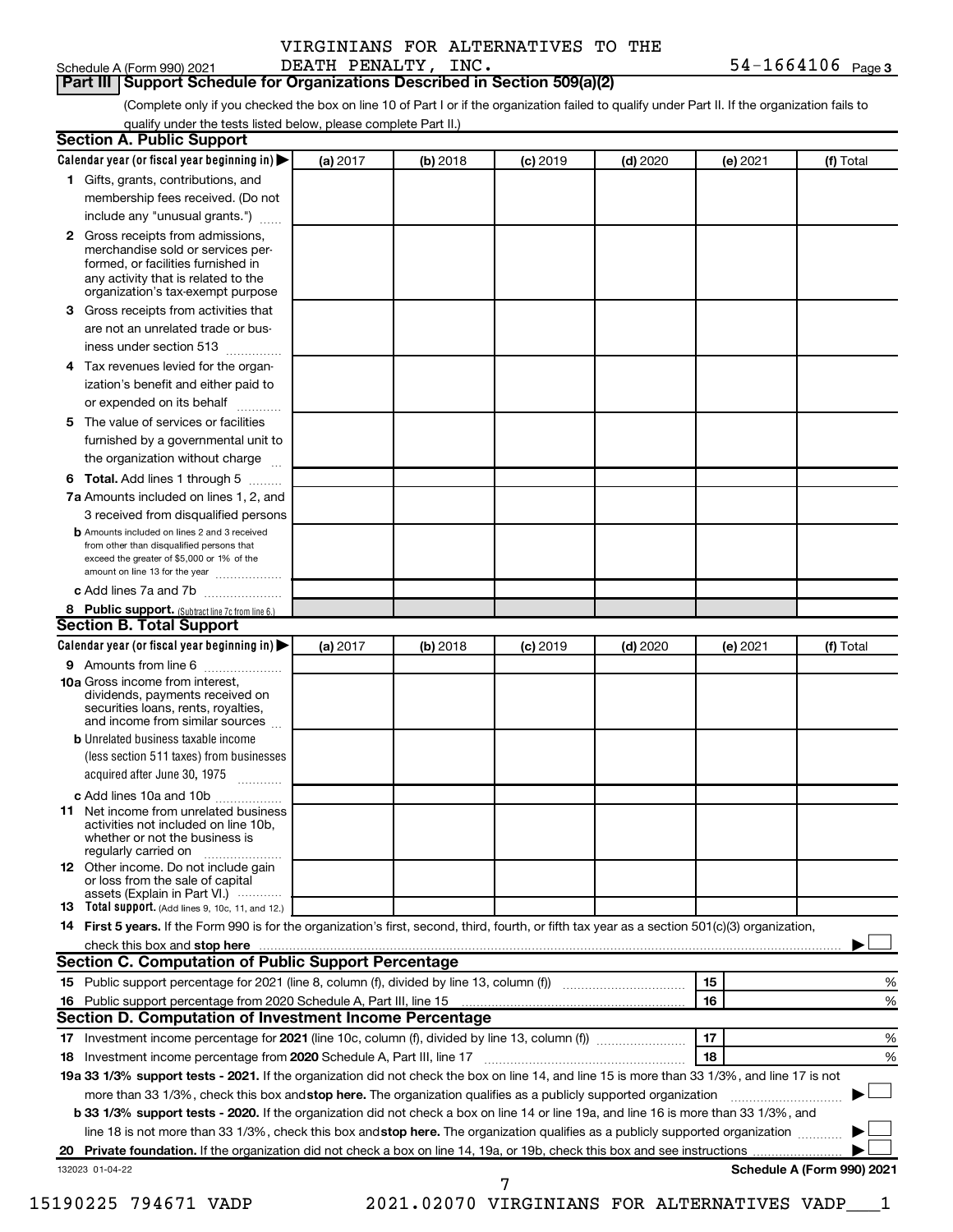## *VIRGINIANS FOR ALTERNATIVES TO THE*

**1**

**2**

**3a**

**3b**

**3c**

**4a**

**4b**

**4c**

**5a**

**5b 5c**

**6**

**7**

**8**

**9a**

**9b**

**9c**

**10a**

**Yes No**

# **Part IV Supporting Organizations**

(Complete only if you checked a box in line 12 on Part I. If you checked box 12a, Part I, complete Sections A and B. If you checked box 12b, Part I, complete Sections A and C. If you checked box 12c, Part I, complete Sections A, D, and E. If you checked box 12d, Part I, complete Sections A and D, and complete Part V.)

### **Section A. All Supporting Organizations**

- **1** Are all of the organization's supported organizations listed by name in the organization's governing documents? If "No," describe in Part VI how the supported organizations are designated. If designated by *class or purpose, describe the designation. If historic and continuing relationship, explain.*
- **2** Did the organization have any supported organization that does not have an IRS determination of status under section 509(a)(1) or (2)? If "Yes," explain in Part **VI** how the organization determined that the supported *organization was described in section 509(a)(1) or (2).*
- **3a** Did the organization have a supported organization described in section 501(c)(4), (5), or (6)? If "Yes," answer *lines 3b and 3c below.*
- **b** Did the organization confirm that each supported organization qualified under section 501(c)(4), (5), or (6) and satisfied the public support tests under section 509(a)(2)? If "Yes," describe in Part VI when and how the *organization made the determination.*
- **c** Did the organization ensure that all support to such organizations was used exclusively for section 170(c)(2)(B) purposes? If "Yes," explain in Part VI what controls the organization put in place to ensure such use.
- **4 a** *If* Was any supported organization not organized in the United States ("foreign supported organization")? *"Yes," and if you checked box 12a or 12b in Part I, answer lines 4b and 4c below.*
- **b** Did the organization have ultimate control and discretion in deciding whether to make grants to the foreign supported organization? If "Yes," describe in Part VI how the organization had such control and discretion *despite being controlled or supervised by or in connection with its supported organizations.*
- **c** Did the organization support any foreign supported organization that does not have an IRS determination under sections 501(c)(3) and 509(a)(1) or (2)? If "Yes," explain in Part VI what controls the organization used *to ensure that all support to the foreign supported organization was used exclusively for section 170(c)(2)(B) purposes.*
- **5a** Did the organization add, substitute, or remove any supported organizations during the tax year? If "Yes," answer lines 5b and 5c below (if applicable). Also, provide detail in **Part VI,** including (i) the names and EIN *numbers of the supported organizations added, substituted, or removed; (ii) the reasons for each such action; (iii) the authority under the organization's organizing document authorizing such action; and (iv) how the action was accomplished (such as by amendment to the organizing document).*
- **b Type I or Type II only.** Was any added or substituted supported organization part of a class already designated in the organization's organizing document?
- **c Substitutions only.**  Was the substitution the result of an event beyond the organization's control?
- **6** Did the organization provide support (whether in the form of grants or the provision of services or facilities) to **Part VI.** support or benefit one or more of the filing organization's supported organizations? If "Yes," provide detail in anyone other than (i) its supported organizations, (ii) individuals that are part of the charitable class benefited by one or more of its supported organizations, or (iii) other supporting organizations that also
- **7** Did the organization provide a grant, loan, compensation, or other similar payment to a substantial contributor regard to a substantial contributor? If "Yes," complete Part I of Schedule L (Form 990). (as defined in section 4958(c)(3)(C)), a family member of a substantial contributor, or a 35% controlled entity with
- **8** Did the organization make a loan to a disqualified person (as defined in section 4958) not described on line 7? *If "Yes," complete Part I of Schedule L (Form 990).*
- **9 a** Was the organization controlled directly or indirectly at any time during the tax year by one or more in section 509(a)(1) or (2))? If "Yes," provide detail in **Part VI.** disqualified persons, as defined in section 4946 (other than foundation managers and organizations described
- **b** Did one or more disqualified persons (as defined on line 9a) hold a controlling interest in any entity in which the supporting organization had an interest? If "Yes," provide detail in Part VI.
- **c** Did a disqualified person (as defined on line 9a) have an ownership interest in, or derive any personal benefit from, assets in which the supporting organization also had an interest? If "Yes," provide detail in Part VI.
- **10 a** Was the organization subject to the excess business holdings rules of section 4943 because of section supporting organizations)? If "Yes," answer line 10b below. 4943(f) (regarding certain Type II supporting organizations, and all Type III non-functionally integrated
	- **b** Did the organization have any excess business holdings in the tax year? (Use Schedule C, Form 4720, to *determine whether the organization had excess business holdings.)*

132024 01-04-21

**10b Schedule A (Form 990) 2021**

 *8*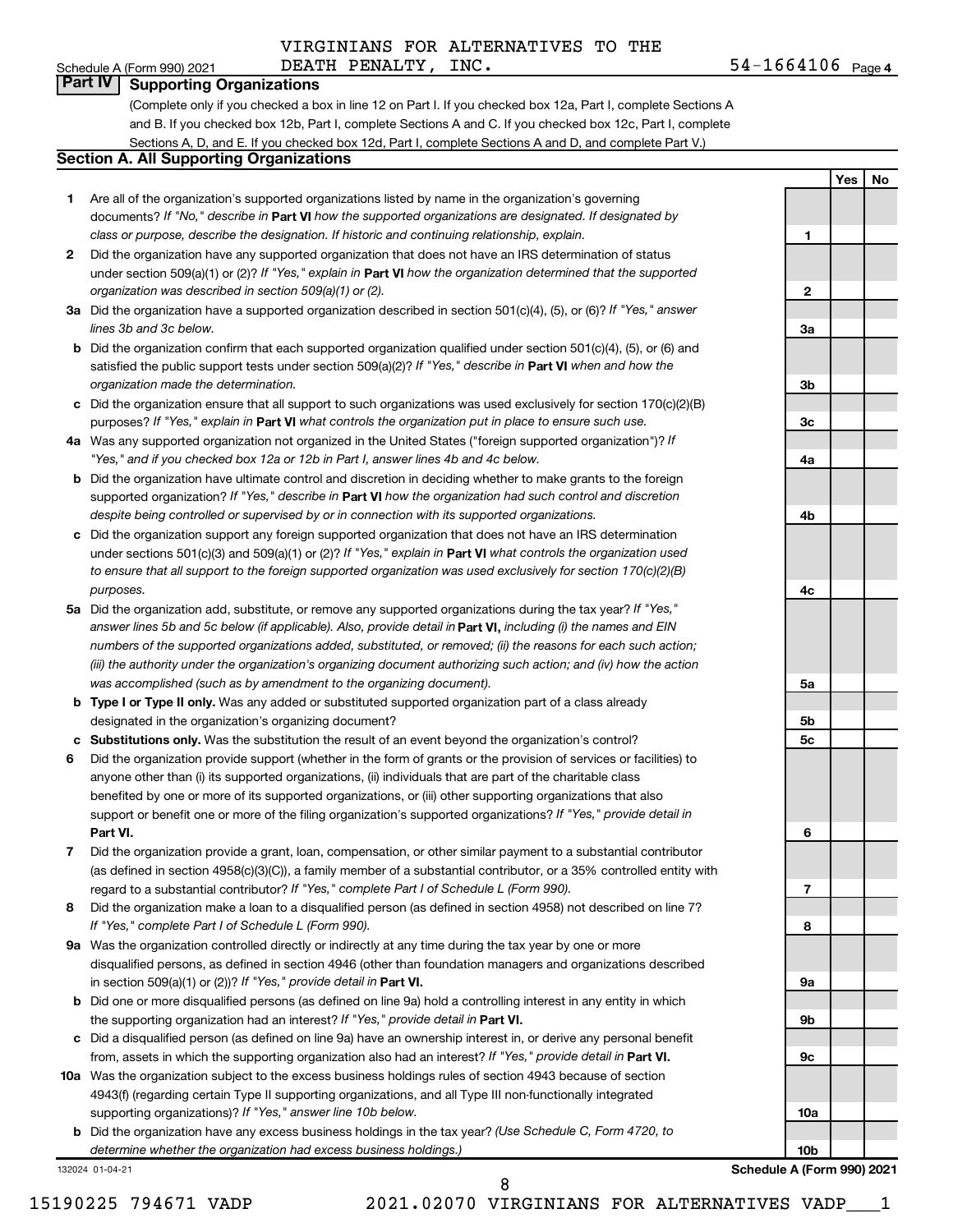### *VIRGINIANS FOR ALTERNATIVES TO THE* DEATH PENALTY, INC.

### 54-1664106 Page 5 Schedule A (Form 990) 2021 Page

|    | <b>Supporting Organizations (continued)</b><br>Part IV                                                                                                                                                                                                     |                 |     |    |
|----|------------------------------------------------------------------------------------------------------------------------------------------------------------------------------------------------------------------------------------------------------------|-----------------|-----|----|
|    |                                                                                                                                                                                                                                                            |                 | Yes | No |
| 11 | Has the organization accepted a gift or contribution from any of the following persons?                                                                                                                                                                    |                 |     |    |
|    | a A person who directly or indirectly controls, either alone or together with persons described on lines 11b and                                                                                                                                           |                 |     |    |
|    | 11c below, the governing body of a supported organization?                                                                                                                                                                                                 | 11a             |     |    |
|    | <b>b</b> A family member of a person described on line 11a above?                                                                                                                                                                                          | 11 <sub>b</sub> |     |    |
|    | c A 35% controlled entity of a person described on line 11a or 11b above?If "Yes" to line 11a, 11b, or 11c, provide                                                                                                                                        |                 |     |    |
|    | detail in Part VI.                                                                                                                                                                                                                                         | 11c             |     |    |
|    | <b>Section B. Type I Supporting Organizations</b>                                                                                                                                                                                                          |                 |     |    |
|    |                                                                                                                                                                                                                                                            |                 | Yes | No |
| 1  | Did the governing body, members of the governing body, officers acting in their official capacity, or membership of one or                                                                                                                                 |                 |     |    |
|    | more supported organizations have the power to regularly appoint or elect at least a majority of the organization's officers,                                                                                                                              |                 |     |    |
|    | directors, or trustees at all times during the tax year? If "No," describe in Part VI how the supported organization(s)                                                                                                                                    |                 |     |    |
|    | effectively operated, supervised, or controlled the organization's activities. If the organization had more than one supported<br>organization, describe how the powers to appoint and/or remove officers, directors, or trustees were allocated among the |                 |     |    |
|    | supported organizations and what conditions or restrictions, if any, applied to such powers during the tax year.                                                                                                                                           | 1               |     |    |
| 2  | Did the organization operate for the benefit of any supported organization other than the supported                                                                                                                                                        |                 |     |    |
|    | organization(s) that operated, supervised, or controlled the supporting organization? If "Yes," explain in                                                                                                                                                 |                 |     |    |
|    | Part VI how providing such benefit carried out the purposes of the supported organization(s) that operated,                                                                                                                                                |                 |     |    |
|    | supervised, or controlled the supporting organization.                                                                                                                                                                                                     | $\overline{2}$  |     |    |
|    | <b>Section C. Type II Supporting Organizations</b>                                                                                                                                                                                                         |                 |     |    |
|    |                                                                                                                                                                                                                                                            |                 | Yes | No |
| 1  | Were a majority of the organization's directors or trustees during the tax year also a majority of the directors                                                                                                                                           |                 |     |    |
|    | or trustees of each of the organization's supported organization(s)? If "No," describe in Part VI how control                                                                                                                                              |                 |     |    |
|    | or management of the supporting organization was vested in the same persons that controlled or managed                                                                                                                                                     |                 |     |    |
|    | the supported organization(s).                                                                                                                                                                                                                             | 1               |     |    |
|    | Section D. All Type III Supporting Organizations                                                                                                                                                                                                           |                 |     |    |
|    |                                                                                                                                                                                                                                                            |                 | Yes | No |
| 1  | Did the organization provide to each of its supported organizations, by the last day of the fifth month of the                                                                                                                                             |                 |     |    |
|    | organization's tax year, (i) a written notice describing the type and amount of support provided during the prior tax                                                                                                                                      |                 |     |    |
|    | year, (ii) a copy of the Form 990 that was most recently filed as of the date of notification, and (iii) copies of the                                                                                                                                     |                 |     |    |
|    | organization's governing documents in effect on the date of notification, to the extent not previously provided?                                                                                                                                           | 1               |     |    |
| 2  | Were any of the organization's officers, directors, or trustees either (i) appointed or elected by the supported                                                                                                                                           |                 |     |    |
|    | organization(s) or (ii) serving on the governing body of a supported organization? If "No," explain in Part VI how                                                                                                                                         |                 |     |    |
|    | the organization maintained a close and continuous working relationship with the supported organization(s).                                                                                                                                                | 2               |     |    |
| 3  | By reason of the relationship described on line 2, above, did the organization's supported organizations have a                                                                                                                                            |                 |     |    |
|    | significant voice in the organization's investment policies and in directing the use of the organization's                                                                                                                                                 |                 |     |    |
|    | income or assets at all times during the tax year? If "Yes," describe in Part VI the role the organization's                                                                                                                                               |                 |     |    |
|    | supported organizations played in this regard.                                                                                                                                                                                                             | з               |     |    |
|    | Section E. Type III Functionally Integrated Supporting Organizations                                                                                                                                                                                       |                 |     |    |
| 1  | Check the box next to the method that the organization used to satisfy the Integral Part Test during the yealsee instructions).                                                                                                                            |                 |     |    |
| a  | The organization satisfied the Activities Test. Complete line 2 below.                                                                                                                                                                                     |                 |     |    |
| b  | The organization is the parent of each of its supported organizations. Complete line 3 below.                                                                                                                                                              |                 |     |    |
| c  | The organization supported a governmental entity. Describe in Part VI how you supported a governmental entity (see instructions).                                                                                                                          |                 |     |    |
| 2  | Activities Test. Answer lines 2a and 2b below.                                                                                                                                                                                                             |                 | Yes | No |
| а  | Did substantially all of the organization's activities during the tax year directly further the exempt purposes of                                                                                                                                         |                 |     |    |
|    | the supported organization(s) to which the organization was responsive? If "Yes," then in Part VI identify                                                                                                                                                 |                 |     |    |
|    | those supported organizations and explain how these activities directly furthered their exempt purposes,                                                                                                                                                   |                 |     |    |
|    | how the organization was responsive to those supported organizations, and how the organization determined                                                                                                                                                  |                 |     |    |
|    | that these activities constituted substantially all of its activities.                                                                                                                                                                                     | 2a              |     |    |
| b  | Did the activities described on line 2a, above, constitute activities that, but for the organization's involvement,                                                                                                                                        |                 |     |    |
|    | one or more of the organization's supported organization(s) would have been engaged in? If "Yes," explain in                                                                                                                                               |                 |     |    |
|    | <b>Part VI</b> the reasons for the organization's position that its supported organization(s) would have engaged in                                                                                                                                        |                 |     |    |
|    | these activities but for the organization's involvement.                                                                                                                                                                                                   | 2b              |     |    |
| з  | Parent of Supported Organizations. Answer lines 3a and 3b below.                                                                                                                                                                                           |                 |     |    |
| а  | Did the organization have the power to regularly appoint or elect a majority of the officers, directors, or                                                                                                                                                |                 |     |    |
|    | trustees of each of the supported organizations? If "Yes" or "No" provide details in Part VI.                                                                                                                                                              | За              |     |    |
|    | <b>b</b> Did the organization exercise a substantial degree of direction over the policies, programs, and activities of each                                                                                                                               |                 |     |    |
|    | of its supported organizations? If "Yes," describe in Part VI the role played by the organization in this regard.                                                                                                                                          | 3b              |     |    |
|    | Schedule A (Form 990) 2021<br>132025 01-04-22                                                                                                                                                                                                              |                 |     |    |
|    | 9                                                                                                                                                                                                                                                          |                 |     |    |

*15190225 794671 VADP 2021.02070 VIRGINIANS FOR ALTERNATIVES VADP\_\_\_1*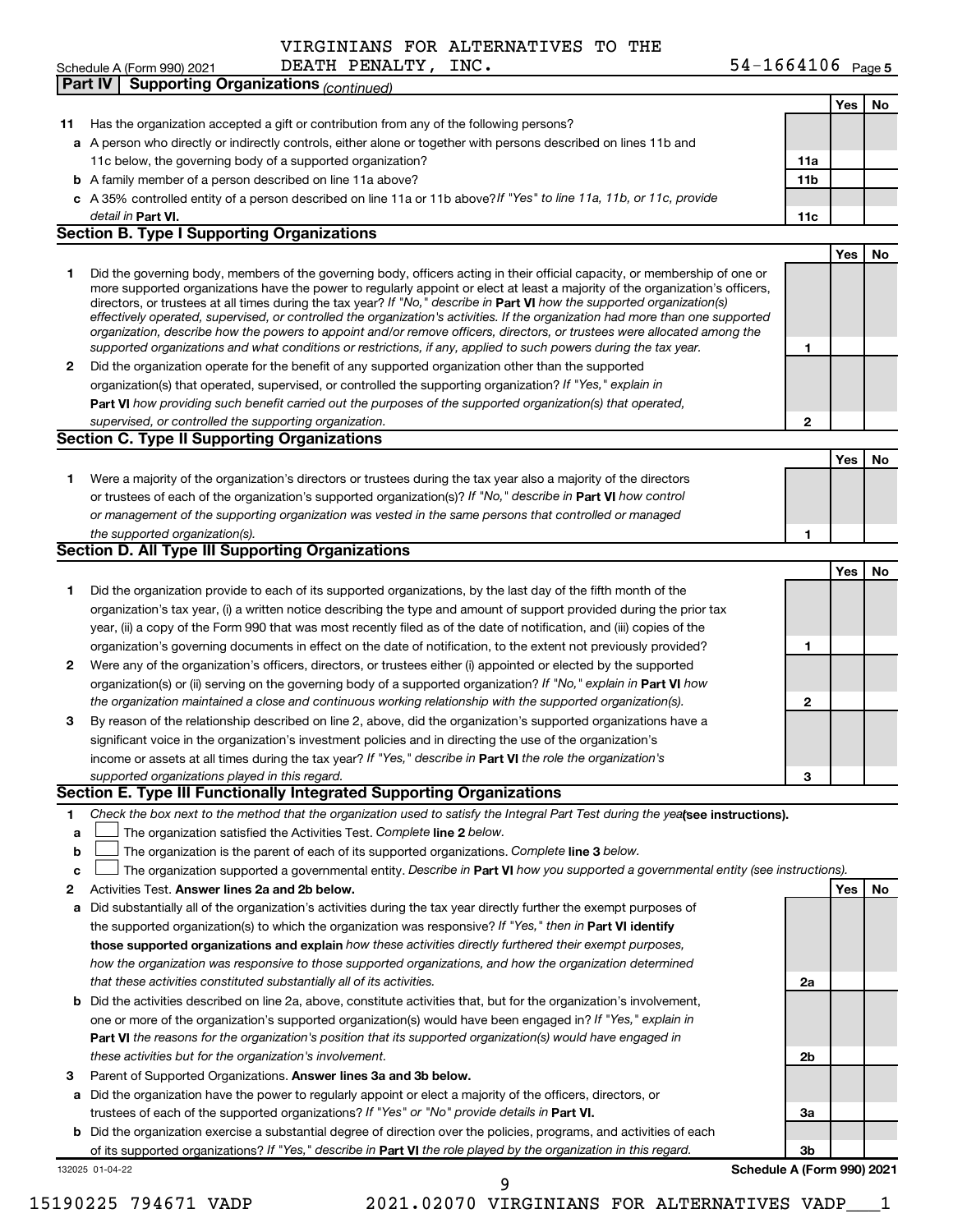### Schedule A (Form 990) 2021 DEATH PENALTY , INC **.** 54-1664106 <sub>Page</sub> *VIRGINIANS FOR ALTERNATIVES TO THE*

|              | Part V   Type III Non-Functionally Integrated 509(a)(3) Supporting Organizations                                                               |                |                |                                |
|--------------|------------------------------------------------------------------------------------------------------------------------------------------------|----------------|----------------|--------------------------------|
| 1.           | Check here if the organization satisfied the Integral Part Test as a qualifying trust on Nov. 20, 1970 (explain in Part VI). See instructions. |                |                |                                |
|              | All other Type III non-functionally integrated supporting organizations must complete Sections A through E.                                    |                |                |                                |
|              | Section A - Adjusted Net Income                                                                                                                |                | (A) Prior Year | (B) Current Year<br>(optional) |
| 1            | Net short-term capital gain                                                                                                                    | 1              |                |                                |
| 2            | Recoveries of prior-year distributions                                                                                                         | $\mathbf 2$    |                |                                |
| З            | Other gross income (see instructions)                                                                                                          | 3              |                |                                |
| 4            | Add lines 1 through 3.                                                                                                                         | 4              |                |                                |
| 5            | Depreciation and depletion                                                                                                                     | 5              |                |                                |
| 6            | Portion of operating expenses paid or incurred for production or                                                                               |                |                |                                |
|              | collection of gross income or for management, conservation, or                                                                                 |                |                |                                |
|              | maintenance of property held for production of income (see instructions)                                                                       | 6              |                |                                |
| 7            | Other expenses (see instructions)                                                                                                              | 7              |                |                                |
| 8            | Adjusted Net Income (subtract lines 5, 6, and 7 from line 4)                                                                                   | 8              |                |                                |
|              | <b>Section B - Minimum Asset Amount</b>                                                                                                        |                | (A) Prior Year | (B) Current Year<br>(optional) |
| 1            | Aggregate fair market value of all non-exempt-use assets (see                                                                                  |                |                |                                |
|              | instructions for short tax year or assets held for part of year):                                                                              |                |                |                                |
|              | <b>a</b> Average monthly value of securities                                                                                                   | 1a             |                |                                |
|              | <b>b</b> Average monthly cash balances                                                                                                         | 1b             |                |                                |
|              | <b>c</b> Fair market value of other non-exempt-use assets                                                                                      | 1c             |                |                                |
|              | <b>d</b> Total (add lines 1a, 1b, and 1c)                                                                                                      | 1d             |                |                                |
|              | <b>e</b> Discount claimed for blockage or other factors                                                                                        |                |                |                                |
|              | (explain in detail in <b>Part VI</b> ):                                                                                                        |                |                |                                |
| 2            | Acquisition indebtedness applicable to non-exempt-use assets                                                                                   | 2              |                |                                |
| З            | Subtract line 2 from line 1d.                                                                                                                  | 3              |                |                                |
| 4            | Cash deemed held for exempt use. Enter 0.015 of line 3 (for greater amount,                                                                    |                |                |                                |
|              | see instructions).                                                                                                                             | 4              |                |                                |
| 5            | Net value of non-exempt-use assets (subtract line 4 from line 3)                                                                               | 5              |                |                                |
| 6            | Multiply line 5 by 0.035.                                                                                                                      | 6              |                |                                |
| 7            | Recoveries of prior-year distributions                                                                                                         | $\overline{7}$ |                |                                |
| 8            | Minimum Asset Amount (add line 7 to line 6)                                                                                                    | 8              |                |                                |
|              | <b>Section C - Distributable Amount</b>                                                                                                        |                |                | <b>Current Year</b>            |
| 1            | Adjusted net income for prior year (from Section A, line 8, column A)                                                                          | $\mathbf{1}$   |                |                                |
| $\mathbf{2}$ | Enter 0.85 of line 1.                                                                                                                          | $\overline{2}$ |                |                                |
| 3            | Minimum asset amount for prior year (from Section B, line 8, column A)                                                                         | 3              |                |                                |
| 4            | Enter greater of line 2 or line 3.                                                                                                             | 4              |                |                                |
| 5            | Income tax imposed in prior year                                                                                                               | 5              |                |                                |
| 6            | <b>Distributable Amount.</b> Subtract line 5 from line 4, unless subject to                                                                    |                |                |                                |
|              | emergency temporary reduction (see instructions).                                                                                              | 6              |                |                                |
| 7            | Check here if the current year is the organization's first as a non-functionally integrated Type III supporting organization (see              |                |                |                                |

instructions).

**Schedule A (Form 990) 2021**

132026 01-04-22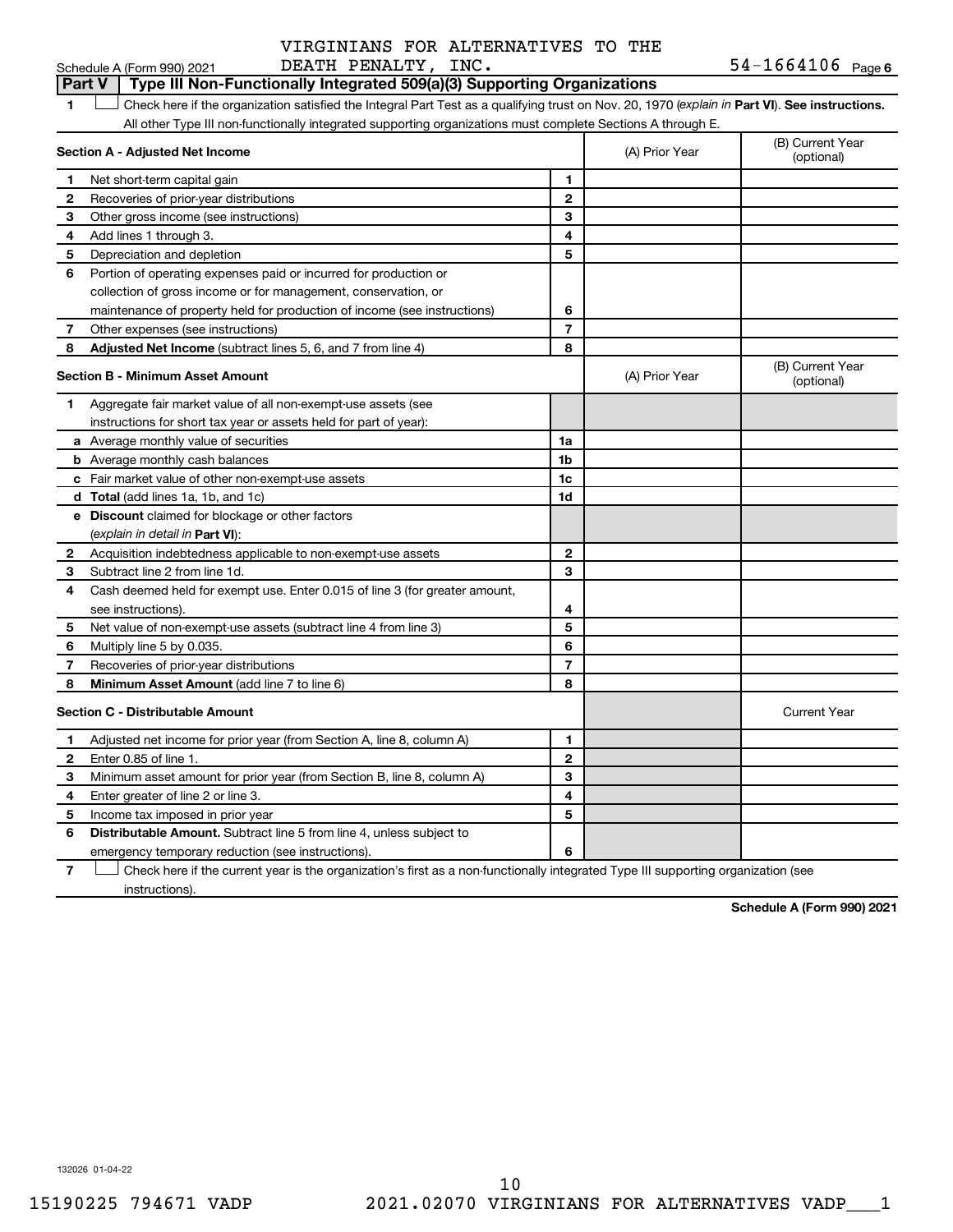## *VIRGINIANS FOR ALTERNATIVES TO THE*

|               | DEATH PENALTY, INC.<br>Schedule A (Form 990) 2021                                          |                                    |                                               | $54 - 1664106$ Page 7                            |
|---------------|--------------------------------------------------------------------------------------------|------------------------------------|-----------------------------------------------|--------------------------------------------------|
| <b>Part V</b> | Type III Non-Functionally Integrated 509(a)(3) Supporting Organizations (continued)        |                                    |                                               |                                                  |
|               | <b>Section D - Distributions</b>                                                           |                                    |                                               | <b>Current Year</b>                              |
| 1.            | Amounts paid to supported organizations to accomplish exempt purposes                      |                                    | 1                                             |                                                  |
| 2             | Amounts paid to perform activity that directly furthers exempt purposes of supported       |                                    |                                               |                                                  |
|               | organizations, in excess of income from activity                                           |                                    |                                               |                                                  |
| 3             | Administrative expenses paid to accomplish exempt purposes of supported organizations      |                                    | 3                                             |                                                  |
| 4             | Amounts paid to acquire exempt-use assets                                                  |                                    | 4                                             |                                                  |
| 5             | Qualified set-aside amounts (prior IRS approval required - provide details in Part VI)     |                                    | 5                                             |                                                  |
| 6             | Other distributions ( <i>describe in Part VI</i> ). See instructions.                      |                                    | 6                                             |                                                  |
| 7             | <b>Total annual distributions.</b> Add lines 1 through 6.                                  |                                    | $\overline{7}$                                |                                                  |
| 8             | Distributions to attentive supported organizations to which the organization is responsive |                                    |                                               |                                                  |
|               | ( <i>provide details in Part VI</i> ). See instructions.                                   |                                    | 8                                             |                                                  |
| 9             | Distributable amount for 2021 from Section C, line 6                                       |                                    | 9                                             |                                                  |
| 10            | Line 8 amount divided by line 9 amount                                                     |                                    | 10                                            |                                                  |
|               | <b>Section E - Distribution Allocations (see instructions)</b>                             | (i)<br><b>Excess Distributions</b> | (ii)<br><b>Underdistributions</b><br>Pre-2021 | (iii)<br><b>Distributable</b><br>Amount for 2021 |
| 1.            | Distributable amount for 2021 from Section C, line 6                                       |                                    |                                               |                                                  |
| 2             | Underdistributions, if any, for years prior to 2021 (reason-                               |                                    |                                               |                                                  |
|               | able cause required - explain in Part VI). See instructions.                               |                                    |                                               |                                                  |
| 3             | Excess distributions carryover, if any, to 2021                                            |                                    |                                               |                                                  |
|               | <b>a</b> From 2016                                                                         |                                    |                                               |                                                  |
|               | <b>b</b> From 2017                                                                         |                                    |                                               |                                                  |
|               | $c$ From 2018                                                                              |                                    |                                               |                                                  |
|               | d From 2019                                                                                |                                    |                                               |                                                  |
|               | e From 2020                                                                                |                                    |                                               |                                                  |
|               | f Total of lines 3a through 3e                                                             |                                    |                                               |                                                  |
|               | g Applied to underdistributions of prior years                                             |                                    |                                               |                                                  |
|               | <b>h</b> Applied to 2021 distributable amount                                              |                                    |                                               |                                                  |
| Ť.            | Carryover from 2016 not applied (see instructions)                                         |                                    |                                               |                                                  |
|               | Remainder. Subtract lines 3g, 3h, and 3i from line 3f.                                     |                                    |                                               |                                                  |
| 4             | Distributions for 2021 from Section D,                                                     |                                    |                                               |                                                  |
|               | line $7:$                                                                                  |                                    |                                               |                                                  |
|               | a Applied to underdistributions of prior years                                             |                                    |                                               |                                                  |
|               | <b>b</b> Applied to 2021 distributable amount                                              |                                    |                                               |                                                  |
|               | <b>c</b> Remainder. Subtract lines 4a and 4b from line 4.                                  |                                    |                                               |                                                  |
|               | Remaining underdistributions for years prior to 2021, if                                   |                                    |                                               |                                                  |
|               | any. Subtract lines 3q and 4a from line 2. For result greater                              |                                    |                                               |                                                  |
|               | than zero, explain in Part VI. See instructions.                                           |                                    |                                               |                                                  |
| 6             | Remaining underdistributions for 2021. Subtract lines 3h                                   |                                    |                                               |                                                  |
|               | and 4b from line 1. For result greater than zero, explain in                               |                                    |                                               |                                                  |
|               | <b>Part VI.</b> See instructions.                                                          |                                    |                                               |                                                  |
| 7             | Excess distributions carryover to 2022. Add lines 3j                                       |                                    |                                               |                                                  |
|               | and 4c.                                                                                    |                                    |                                               |                                                  |
| 8             | Breakdown of line 7:                                                                       |                                    |                                               |                                                  |
|               | a Excess from 2017                                                                         |                                    |                                               |                                                  |
|               | <b>b</b> Excess from 2018                                                                  |                                    |                                               |                                                  |
|               | c Excess from 2019                                                                         |                                    |                                               |                                                  |
|               | d Excess from 2020                                                                         |                                    |                                               |                                                  |
|               | e Excess from 2021                                                                         |                                    |                                               |                                                  |

**Schedule A (Form 990) 2021**

132027 01-04-22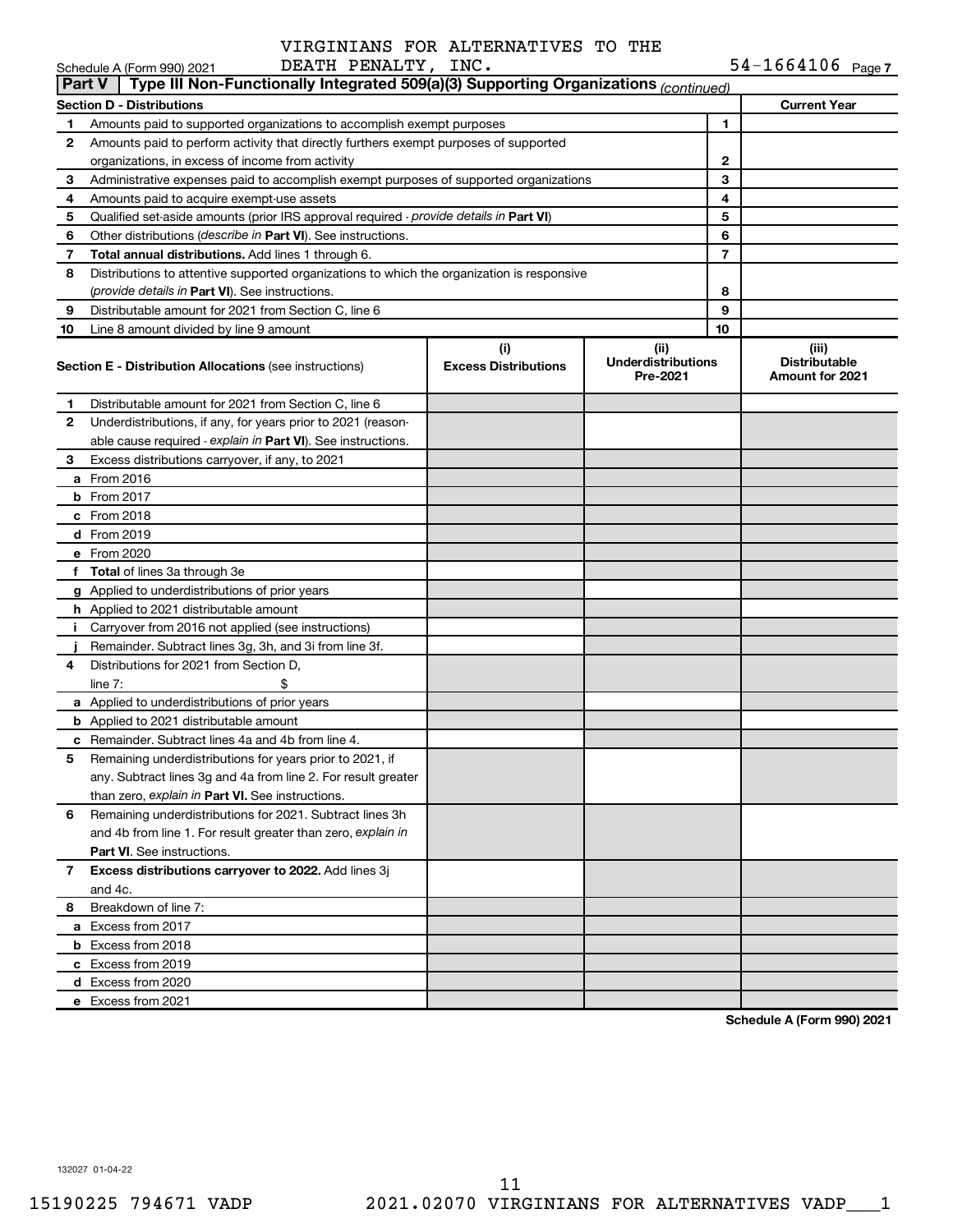| Part VI         | Schedule A (Form 990) 2021 | DEATH PENALTY, INC. | VIRGINIANS FOR ALTERNATIVES TO THE                                                                                                                                                                                                                                                                                                                                                                                                                                                                                                                                   | 54-1664106 Page 8          |
|-----------------|----------------------------|---------------------|----------------------------------------------------------------------------------------------------------------------------------------------------------------------------------------------------------------------------------------------------------------------------------------------------------------------------------------------------------------------------------------------------------------------------------------------------------------------------------------------------------------------------------------------------------------------|----------------------------|
|                 | (See instructions.)        |                     | Supplemental Information. Provide the explanations required by Part II, line 10; Part II, line 17a or 17b; Part III, line 12;<br>Part IV, Section A, lines 1, 2, 3b, 3c, 4b, 4c, 5a, 6, 9a, 9b, 9c, 11a, 11b, and 11c; Part IV, Section B, lines 1 and 2; Part IV, Section C,<br>line 1; Part IV, Section D, lines 2 and 3; Part IV, Section E, lines 1c, 2a, 2b, 3a, and 3b; Part V, line 1; Part V, Section B, line 1e; Part V,<br>Section D, lines 5, 6, and 8; and Part V, Section E, lines 2, 5, and 6. Also complete this part for any additional information. |                            |
|                 |                            |                     |                                                                                                                                                                                                                                                                                                                                                                                                                                                                                                                                                                      |                            |
|                 |                            |                     |                                                                                                                                                                                                                                                                                                                                                                                                                                                                                                                                                                      |                            |
|                 |                            |                     |                                                                                                                                                                                                                                                                                                                                                                                                                                                                                                                                                                      |                            |
|                 |                            |                     |                                                                                                                                                                                                                                                                                                                                                                                                                                                                                                                                                                      |                            |
|                 |                            |                     |                                                                                                                                                                                                                                                                                                                                                                                                                                                                                                                                                                      |                            |
|                 |                            |                     |                                                                                                                                                                                                                                                                                                                                                                                                                                                                                                                                                                      |                            |
|                 |                            |                     |                                                                                                                                                                                                                                                                                                                                                                                                                                                                                                                                                                      |                            |
|                 |                            |                     |                                                                                                                                                                                                                                                                                                                                                                                                                                                                                                                                                                      |                            |
|                 |                            |                     |                                                                                                                                                                                                                                                                                                                                                                                                                                                                                                                                                                      |                            |
|                 |                            |                     |                                                                                                                                                                                                                                                                                                                                                                                                                                                                                                                                                                      |                            |
|                 |                            |                     |                                                                                                                                                                                                                                                                                                                                                                                                                                                                                                                                                                      |                            |
|                 |                            |                     |                                                                                                                                                                                                                                                                                                                                                                                                                                                                                                                                                                      |                            |
|                 |                            |                     |                                                                                                                                                                                                                                                                                                                                                                                                                                                                                                                                                                      |                            |
|                 |                            |                     |                                                                                                                                                                                                                                                                                                                                                                                                                                                                                                                                                                      |                            |
|                 |                            |                     |                                                                                                                                                                                                                                                                                                                                                                                                                                                                                                                                                                      |                            |
|                 |                            |                     |                                                                                                                                                                                                                                                                                                                                                                                                                                                                                                                                                                      |                            |
|                 |                            |                     |                                                                                                                                                                                                                                                                                                                                                                                                                                                                                                                                                                      |                            |
|                 |                            |                     |                                                                                                                                                                                                                                                                                                                                                                                                                                                                                                                                                                      |                            |
|                 |                            |                     |                                                                                                                                                                                                                                                                                                                                                                                                                                                                                                                                                                      |                            |
|                 |                            |                     |                                                                                                                                                                                                                                                                                                                                                                                                                                                                                                                                                                      |                            |
|                 |                            |                     |                                                                                                                                                                                                                                                                                                                                                                                                                                                                                                                                                                      |                            |
|                 |                            |                     |                                                                                                                                                                                                                                                                                                                                                                                                                                                                                                                                                                      |                            |
|                 |                            |                     |                                                                                                                                                                                                                                                                                                                                                                                                                                                                                                                                                                      |                            |
|                 |                            |                     |                                                                                                                                                                                                                                                                                                                                                                                                                                                                                                                                                                      |                            |
|                 |                            |                     |                                                                                                                                                                                                                                                                                                                                                                                                                                                                                                                                                                      |                            |
|                 |                            |                     |                                                                                                                                                                                                                                                                                                                                                                                                                                                                                                                                                                      |                            |
| 132028 01-04-22 |                            |                     | 12                                                                                                                                                                                                                                                                                                                                                                                                                                                                                                                                                                   | Schedule A (Form 990) 2021 |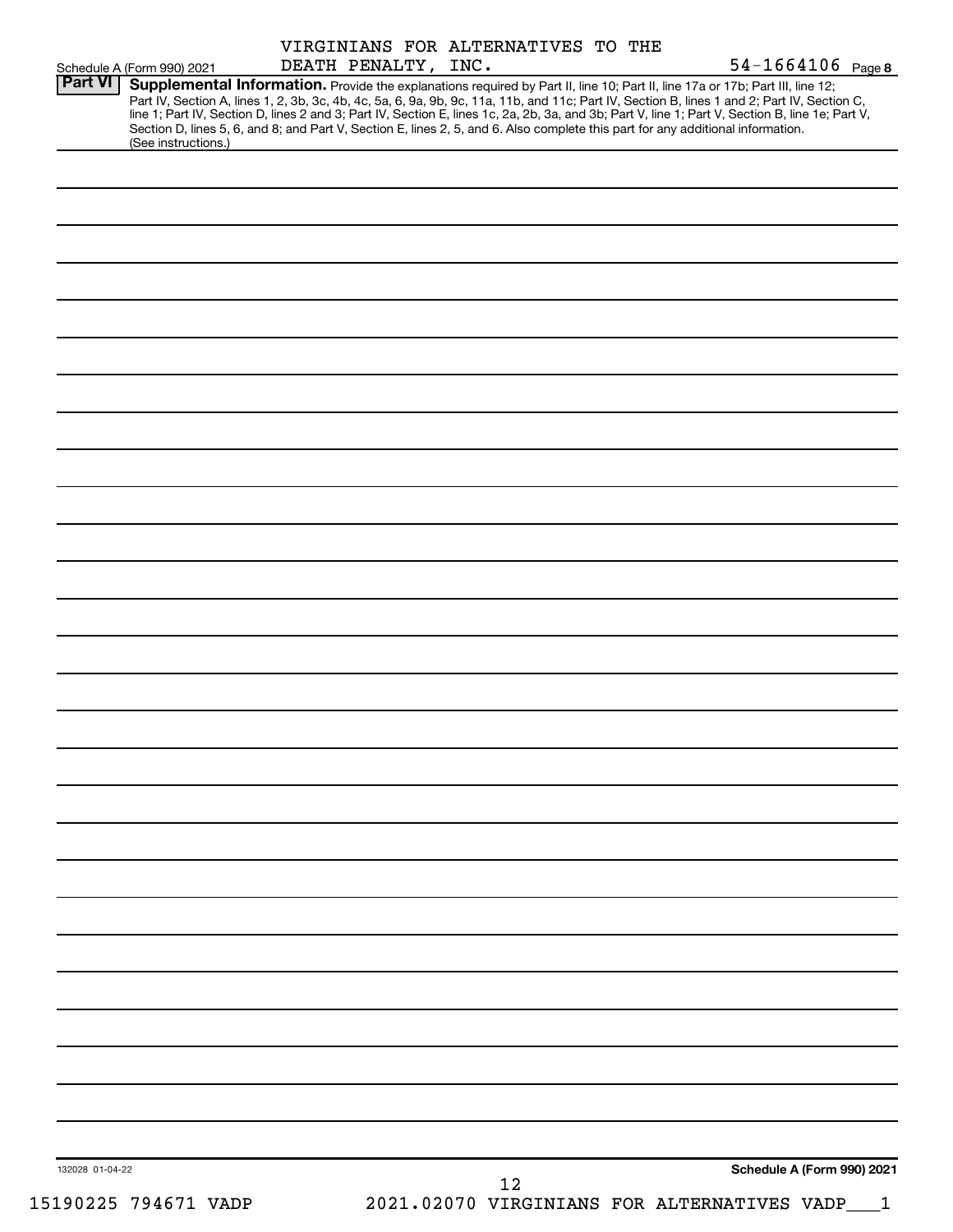| <b>SCHEDULE C</b>                                    | <b>Political Campaign and Lobbying Activities</b>                                                                                                             |                                                                                                                                                                                                                                                                                                                                                                                                   | OMB No. 1545-0047 |                                                                             |                                     |                                                                                                                                                             |
|------------------------------------------------------|---------------------------------------------------------------------------------------------------------------------------------------------------------------|---------------------------------------------------------------------------------------------------------------------------------------------------------------------------------------------------------------------------------------------------------------------------------------------------------------------------------------------------------------------------------------------------|-------------------|-----------------------------------------------------------------------------|-------------------------------------|-------------------------------------------------------------------------------------------------------------------------------------------------------------|
| (Form 990)                                           |                                                                                                                                                               |                                                                                                                                                                                                                                                                                                                                                                                                   |                   |                                                                             |                                     |                                                                                                                                                             |
|                                                      | For Organizations Exempt From Income Tax Under section 501(c) and section 527                                                                                 |                                                                                                                                                                                                                                                                                                                                                                                                   |                   |                                                                             |                                     |                                                                                                                                                             |
| Department of the Treasury                           | Complete if the organization is described below. Attach to Form 990 or Form 990-EZ.<br>Go to www.irs.gov/Form990 for instructions and the latest information. |                                                                                                                                                                                                                                                                                                                                                                                                   |                   |                                                                             | <b>Open to Public</b><br>Inspection |                                                                                                                                                             |
| Internal Revenue Service                             |                                                                                                                                                               |                                                                                                                                                                                                                                                                                                                                                                                                   |                   |                                                                             |                                     |                                                                                                                                                             |
|                                                      |                                                                                                                                                               | If the organization answered "Yes," on Form 990, Part IV, line 3, or Form 990-EZ, Part V, line 46 (Political Campaign Activities), then                                                                                                                                                                                                                                                           |                   |                                                                             |                                     |                                                                                                                                                             |
|                                                      |                                                                                                                                                               | • Section 501(c)(3) organizations: Complete Parts I-A and B. Do not complete Part I-C.                                                                                                                                                                                                                                                                                                            |                   |                                                                             |                                     |                                                                                                                                                             |
| · Section 527 organizations: Complete Part I-A only. |                                                                                                                                                               | • Section 501(c) (other than section 501(c)(3)) organizations: Complete Parts I-A and C below. Do not complete Part I-B.                                                                                                                                                                                                                                                                          |                   |                                                                             |                                     |                                                                                                                                                             |
|                                                      |                                                                                                                                                               | If the organization answered "Yes," on Form 990, Part IV, line 4, or Form 990-EZ, Part VI, line 47 (Lobbying Activities), then                                                                                                                                                                                                                                                                    |                   |                                                                             |                                     |                                                                                                                                                             |
|                                                      |                                                                                                                                                               | • Section 501(c)(3) organizations that have filed Form 5768 (election under section 501(h)): Complete Part II-A. Do not complete Part II-B.                                                                                                                                                                                                                                                       |                   |                                                                             |                                     |                                                                                                                                                             |
|                                                      |                                                                                                                                                               | • Section 501(c)(3) organizations that have NOT filed Form 5768 (election under section 501(h)): Complete Part II-B. Do not complete Part II-A.                                                                                                                                                                                                                                                   |                   |                                                                             |                                     |                                                                                                                                                             |
| Tax) (See separate instructions), then               |                                                                                                                                                               | If the organization answered "Yes," on Form 990, Part IV, line 5 (Proxy Tax) (See separate instructions) or Form 990-EZ, Part V, line 35c (Proxy                                                                                                                                                                                                                                                  |                   |                                                                             |                                     |                                                                                                                                                             |
|                                                      |                                                                                                                                                               | • Section 501(c)(4), (5), or (6) organizations: Complete Part III.                                                                                                                                                                                                                                                                                                                                |                   |                                                                             |                                     |                                                                                                                                                             |
| Name of organization                                 |                                                                                                                                                               | VIRGINIANS FOR ALTERNATIVES TO THE<br>DEATH PENALTY, INC.                                                                                                                                                                                                                                                                                                                                         |                   |                                                                             |                                     | <b>Employer identification number</b><br>54-1664106                                                                                                         |
| Part I-A                                             |                                                                                                                                                               | Complete if the organization is exempt under section 501(c) or is a section 527 organization.                                                                                                                                                                                                                                                                                                     |                   |                                                                             |                                     |                                                                                                                                                             |
| 2<br>3                                               |                                                                                                                                                               | 1 Provide a description of the organization's direct and indirect political campaign activities in Part IV.<br>Volunteer hours for political campaign activities [11, 2010] www.management.com/management.com/management.com/                                                                                                                                                                     |                   |                                                                             | $\triangleright$ s                  |                                                                                                                                                             |
|                                                      |                                                                                                                                                               | Part I-B   Complete if the organization is exempt under section 501(c)(3).                                                                                                                                                                                                                                                                                                                        |                   |                                                                             |                                     |                                                                                                                                                             |
|                                                      |                                                                                                                                                               |                                                                                                                                                                                                                                                                                                                                                                                                   |                   |                                                                             | $\blacktriangleright$ \$            |                                                                                                                                                             |
| 2                                                    |                                                                                                                                                               | Enter the amount of any excise tax incurred by organization managers under section 4955 [1001] [1001] \$                                                                                                                                                                                                                                                                                          |                   |                                                                             |                                     |                                                                                                                                                             |
| 3                                                    |                                                                                                                                                               |                                                                                                                                                                                                                                                                                                                                                                                                   |                   |                                                                             |                                     | <b>Yes</b><br><b>No</b>                                                                                                                                     |
|                                                      |                                                                                                                                                               |                                                                                                                                                                                                                                                                                                                                                                                                   |                   |                                                                             |                                     | Yes<br>No                                                                                                                                                   |
| <b>b</b> If "Yes," describe in Part IV.              |                                                                                                                                                               | Part I-C Complete if the organization is exempt under section 501(c), except section 501(c)(3).                                                                                                                                                                                                                                                                                                   |                   |                                                                             |                                     |                                                                                                                                                             |
|                                                      |                                                                                                                                                               | 1 Enter the amount directly expended by the filing organization for section 527 exempt function activities                                                                                                                                                                                                                                                                                        |                   |                                                                             | $\blacktriangleright$ \$            |                                                                                                                                                             |
|                                                      |                                                                                                                                                               | 2 Enter the amount of the filing organization's funds contributed to other organizations for section 527                                                                                                                                                                                                                                                                                          |                   |                                                                             |                                     |                                                                                                                                                             |
| exempt function activities                           |                                                                                                                                                               |                                                                                                                                                                                                                                                                                                                                                                                                   |                   |                                                                             | $\blacktriangleright$ \$            |                                                                                                                                                             |
|                                                      |                                                                                                                                                               | 3 Total exempt function expenditures. Add lines 1 and 2. Enter here and on Form 1120-POL,                                                                                                                                                                                                                                                                                                         |                   |                                                                             |                                     |                                                                                                                                                             |
|                                                      |                                                                                                                                                               |                                                                                                                                                                                                                                                                                                                                                                                                   |                   |                                                                             | $\blacktriangleright$ \$            |                                                                                                                                                             |
|                                                      |                                                                                                                                                               |                                                                                                                                                                                                                                                                                                                                                                                                   |                   |                                                                             |                                     | Yes<br><b>No</b>                                                                                                                                            |
|                                                      |                                                                                                                                                               | Enter the names, addresses and employer identification number (EIN) of all section 527 political organizations to which the filing organization                                                                                                                                                                                                                                                   |                   |                                                                             |                                     |                                                                                                                                                             |
|                                                      |                                                                                                                                                               | made payments. For each organization listed, enter the amount paid from the filing organization's funds. Also enter the amount of political<br>contributions received that were promptly and directly delivered to a separate political organization, such as a separate segregated fund or a<br>political action committee (PAC). If additional space is needed, provide information in Part IV. |                   |                                                                             |                                     |                                                                                                                                                             |
| (a) Name                                             |                                                                                                                                                               | (b) Address                                                                                                                                                                                                                                                                                                                                                                                       | (c) EIN           | (d) Amount paid from<br>filing organization's<br>funds. If none, enter -0-. |                                     | (e) Amount of political<br>contributions received and<br>promptly and directly<br>delivered to a separate<br>political organization.<br>If none, enter -0-. |
|                                                      |                                                                                                                                                               |                                                                                                                                                                                                                                                                                                                                                                                                   |                   |                                                                             |                                     |                                                                                                                                                             |
|                                                      |                                                                                                                                                               |                                                                                                                                                                                                                                                                                                                                                                                                   |                   |                                                                             |                                     |                                                                                                                                                             |
|                                                      |                                                                                                                                                               |                                                                                                                                                                                                                                                                                                                                                                                                   |                   |                                                                             |                                     |                                                                                                                                                             |
|                                                      |                                                                                                                                                               |                                                                                                                                                                                                                                                                                                                                                                                                   |                   |                                                                             |                                     |                                                                                                                                                             |
| LHA                                                  |                                                                                                                                                               | For Paperwork Reduction Act Notice, see the Instructions for Form 990 or 990-EZ.                                                                                                                                                                                                                                                                                                                  |                   |                                                                             |                                     | Schedule C (Form 990) 2021                                                                                                                                  |

132041 11-03-21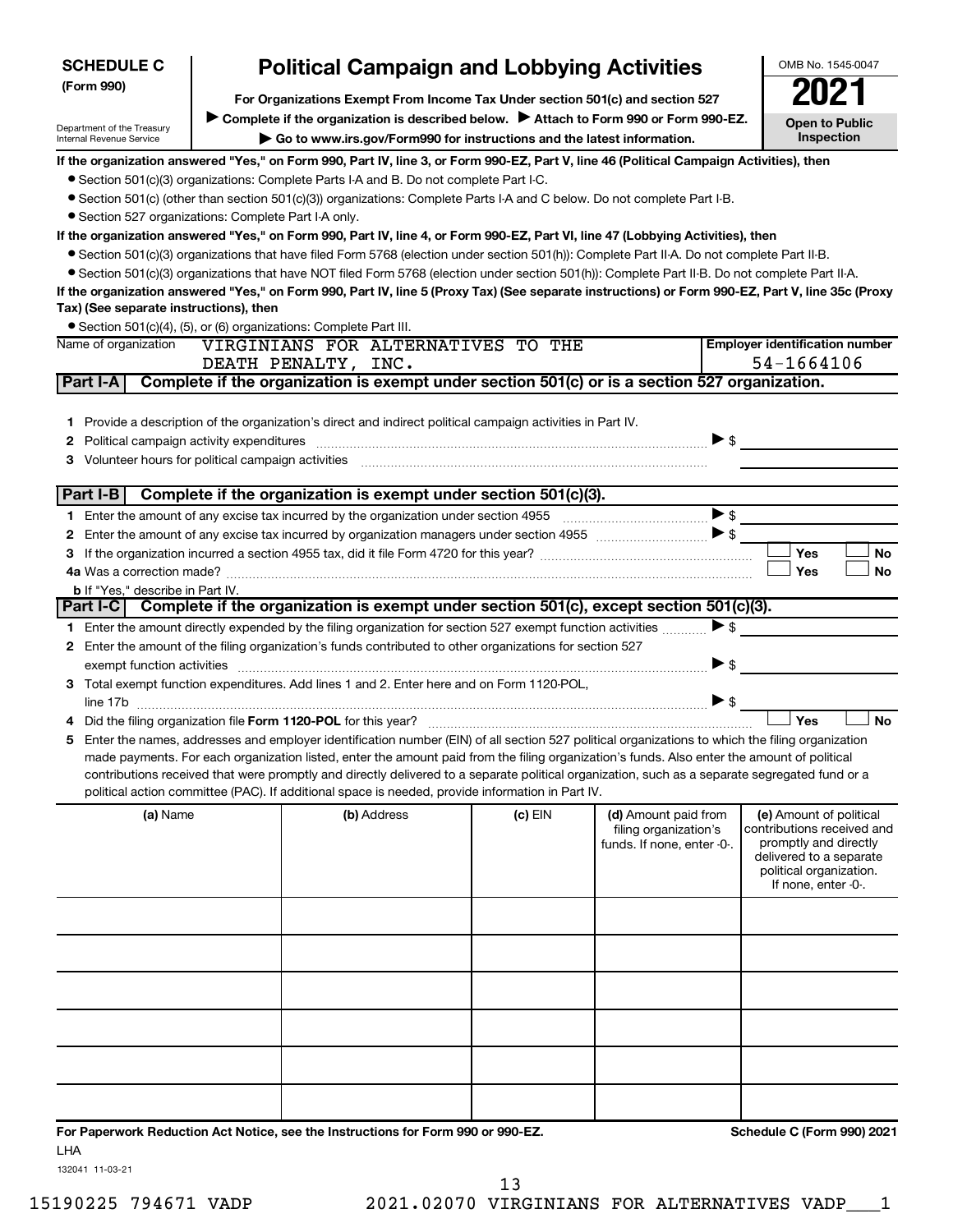| Part II-A   Complete if the organization is exempt under section 501(c)(3) and filed Form 5768 (election under<br>section 501(h)).<br>A Check $\blacktriangleright$<br>if the filing organization belongs to an affiliated group (and list in Part IV each affiliated group member's name, address, EIN,<br>expenses, and share of excess lobbying expenditures).<br>if the filing organization checked box A and "limited control" provisions apply.<br><b>B</b> Check $\blacktriangleright$<br>(a) Filing<br>(b) Affiliated group<br><b>Limits on Lobbying Expenditures</b><br>organization's<br>totals<br>(The term "expenditures" means amounts paid or incurred.)<br>totals<br>1a Total lobbying expenditures to influence public opinion (grassroots lobbying) [<br><b>b</b> Total lobbying expenditures to influence a legislative body (direct lobbying) <i>manumumumum</i><br>с<br>d Other exempt purpose expenditures<br>f Lobbying nontaxable amount. Enter the amount from the following table in both columns.<br>If the amount on line 1e, column $(a)$ or $(b)$ is:<br>The lobbying nontaxable amount is:<br>Not over \$500,000<br>20% of the amount on line 1e.<br>Over \$500,000 but not over \$1,000,000<br>\$100,000 plus 15% of the excess over \$500,000.<br>Over \$1,000,000 but not over \$1,500,000<br>\$175,000 plus 10% of the excess over \$1,000,000<br>Over \$1,500,000 but not over \$17,000,000<br>\$225,000 plus 5% of the excess over \$1,500,000.<br>Over \$17,000,000<br>\$1,000,000.<br>g Grassroots nontaxable amount (enter 25% of line 1f)<br>h Subtract line 1g from line 1a. If zero or less, enter -0-<br>If there is an amount other than zero on either line 1h or line 1i, did the organization file Form 4720<br>Yes<br>No<br>reporting section 4911 tax for this year?<br>4-Year Averaging Period Under Section 501(h)<br>(Some organizations that made a section 501(h) election do not have to complete all of the five columns below.<br>See the separate instructions for lines 2a through 2f.)<br>Lobbying Expenditures During 4-Year Averaging Period<br>Calendar year<br>(a) 2018<br>$(b)$ 2019<br>(c) 2020<br>$(d)$ 2021<br>(e) Total<br>(or fiscal year beginning in)<br>2a Lobbying nontaxable amount<br><b>b</b> Lobbying ceiling amount<br>(150% of line 2a, column(e))<br>c Total lobbying expenditures<br>d Grassroots nontaxable amount<br>e Grassroots ceiling amount<br>(150% of line 2d, column (e))<br>f Grassroots lobbying expenditures | Schedule C (Form 990) 2021 |  | DEATH PENALTY, INC. | VIRGINIANS FOR ALTERNATIVES TO THE | $54 - 1664106$ Page 2 |
|-------------------------------------------------------------------------------------------------------------------------------------------------------------------------------------------------------------------------------------------------------------------------------------------------------------------------------------------------------------------------------------------------------------------------------------------------------------------------------------------------------------------------------------------------------------------------------------------------------------------------------------------------------------------------------------------------------------------------------------------------------------------------------------------------------------------------------------------------------------------------------------------------------------------------------------------------------------------------------------------------------------------------------------------------------------------------------------------------------------------------------------------------------------------------------------------------------------------------------------------------------------------------------------------------------------------------------------------------------------------------------------------------------------------------------------------------------------------------------------------------------------------------------------------------------------------------------------------------------------------------------------------------------------------------------------------------------------------------------------------------------------------------------------------------------------------------------------------------------------------------------------------------------------------------------------------------------------------------------------------------------------------------------------------------------------------------------------------------------------------------------------------------------------------------------------------------------------------------------------------------------------------------------------------------------------------------------------------------------------------------------------------------------------------------------------------------------------------------------------------------------------|----------------------------|--|---------------------|------------------------------------|-----------------------|
|                                                                                                                                                                                                                                                                                                                                                                                                                                                                                                                                                                                                                                                                                                                                                                                                                                                                                                                                                                                                                                                                                                                                                                                                                                                                                                                                                                                                                                                                                                                                                                                                                                                                                                                                                                                                                                                                                                                                                                                                                                                                                                                                                                                                                                                                                                                                                                                                                                                                                                             |                            |  |                     |                                    |                       |
|                                                                                                                                                                                                                                                                                                                                                                                                                                                                                                                                                                                                                                                                                                                                                                                                                                                                                                                                                                                                                                                                                                                                                                                                                                                                                                                                                                                                                                                                                                                                                                                                                                                                                                                                                                                                                                                                                                                                                                                                                                                                                                                                                                                                                                                                                                                                                                                                                                                                                                             |                            |  |                     |                                    |                       |
|                                                                                                                                                                                                                                                                                                                                                                                                                                                                                                                                                                                                                                                                                                                                                                                                                                                                                                                                                                                                                                                                                                                                                                                                                                                                                                                                                                                                                                                                                                                                                                                                                                                                                                                                                                                                                                                                                                                                                                                                                                                                                                                                                                                                                                                                                                                                                                                                                                                                                                             |                            |  |                     |                                    |                       |
|                                                                                                                                                                                                                                                                                                                                                                                                                                                                                                                                                                                                                                                                                                                                                                                                                                                                                                                                                                                                                                                                                                                                                                                                                                                                                                                                                                                                                                                                                                                                                                                                                                                                                                                                                                                                                                                                                                                                                                                                                                                                                                                                                                                                                                                                                                                                                                                                                                                                                                             |                            |  |                     |                                    |                       |
|                                                                                                                                                                                                                                                                                                                                                                                                                                                                                                                                                                                                                                                                                                                                                                                                                                                                                                                                                                                                                                                                                                                                                                                                                                                                                                                                                                                                                                                                                                                                                                                                                                                                                                                                                                                                                                                                                                                                                                                                                                                                                                                                                                                                                                                                                                                                                                                                                                                                                                             |                            |  |                     |                                    |                       |
|                                                                                                                                                                                                                                                                                                                                                                                                                                                                                                                                                                                                                                                                                                                                                                                                                                                                                                                                                                                                                                                                                                                                                                                                                                                                                                                                                                                                                                                                                                                                                                                                                                                                                                                                                                                                                                                                                                                                                                                                                                                                                                                                                                                                                                                                                                                                                                                                                                                                                                             |                            |  |                     |                                    |                       |
|                                                                                                                                                                                                                                                                                                                                                                                                                                                                                                                                                                                                                                                                                                                                                                                                                                                                                                                                                                                                                                                                                                                                                                                                                                                                                                                                                                                                                                                                                                                                                                                                                                                                                                                                                                                                                                                                                                                                                                                                                                                                                                                                                                                                                                                                                                                                                                                                                                                                                                             |                            |  |                     |                                    |                       |
|                                                                                                                                                                                                                                                                                                                                                                                                                                                                                                                                                                                                                                                                                                                                                                                                                                                                                                                                                                                                                                                                                                                                                                                                                                                                                                                                                                                                                                                                                                                                                                                                                                                                                                                                                                                                                                                                                                                                                                                                                                                                                                                                                                                                                                                                                                                                                                                                                                                                                                             |                            |  |                     |                                    |                       |
|                                                                                                                                                                                                                                                                                                                                                                                                                                                                                                                                                                                                                                                                                                                                                                                                                                                                                                                                                                                                                                                                                                                                                                                                                                                                                                                                                                                                                                                                                                                                                                                                                                                                                                                                                                                                                                                                                                                                                                                                                                                                                                                                                                                                                                                                                                                                                                                                                                                                                                             |                            |  |                     |                                    |                       |
|                                                                                                                                                                                                                                                                                                                                                                                                                                                                                                                                                                                                                                                                                                                                                                                                                                                                                                                                                                                                                                                                                                                                                                                                                                                                                                                                                                                                                                                                                                                                                                                                                                                                                                                                                                                                                                                                                                                                                                                                                                                                                                                                                                                                                                                                                                                                                                                                                                                                                                             |                            |  |                     |                                    |                       |
|                                                                                                                                                                                                                                                                                                                                                                                                                                                                                                                                                                                                                                                                                                                                                                                                                                                                                                                                                                                                                                                                                                                                                                                                                                                                                                                                                                                                                                                                                                                                                                                                                                                                                                                                                                                                                                                                                                                                                                                                                                                                                                                                                                                                                                                                                                                                                                                                                                                                                                             |                            |  |                     |                                    |                       |
|                                                                                                                                                                                                                                                                                                                                                                                                                                                                                                                                                                                                                                                                                                                                                                                                                                                                                                                                                                                                                                                                                                                                                                                                                                                                                                                                                                                                                                                                                                                                                                                                                                                                                                                                                                                                                                                                                                                                                                                                                                                                                                                                                                                                                                                                                                                                                                                                                                                                                                             |                            |  |                     |                                    |                       |
|                                                                                                                                                                                                                                                                                                                                                                                                                                                                                                                                                                                                                                                                                                                                                                                                                                                                                                                                                                                                                                                                                                                                                                                                                                                                                                                                                                                                                                                                                                                                                                                                                                                                                                                                                                                                                                                                                                                                                                                                                                                                                                                                                                                                                                                                                                                                                                                                                                                                                                             |                            |  |                     |                                    |                       |
|                                                                                                                                                                                                                                                                                                                                                                                                                                                                                                                                                                                                                                                                                                                                                                                                                                                                                                                                                                                                                                                                                                                                                                                                                                                                                                                                                                                                                                                                                                                                                                                                                                                                                                                                                                                                                                                                                                                                                                                                                                                                                                                                                                                                                                                                                                                                                                                                                                                                                                             |                            |  |                     |                                    |                       |
|                                                                                                                                                                                                                                                                                                                                                                                                                                                                                                                                                                                                                                                                                                                                                                                                                                                                                                                                                                                                                                                                                                                                                                                                                                                                                                                                                                                                                                                                                                                                                                                                                                                                                                                                                                                                                                                                                                                                                                                                                                                                                                                                                                                                                                                                                                                                                                                                                                                                                                             |                            |  |                     |                                    |                       |
|                                                                                                                                                                                                                                                                                                                                                                                                                                                                                                                                                                                                                                                                                                                                                                                                                                                                                                                                                                                                                                                                                                                                                                                                                                                                                                                                                                                                                                                                                                                                                                                                                                                                                                                                                                                                                                                                                                                                                                                                                                                                                                                                                                                                                                                                                                                                                                                                                                                                                                             |                            |  |                     |                                    |                       |
|                                                                                                                                                                                                                                                                                                                                                                                                                                                                                                                                                                                                                                                                                                                                                                                                                                                                                                                                                                                                                                                                                                                                                                                                                                                                                                                                                                                                                                                                                                                                                                                                                                                                                                                                                                                                                                                                                                                                                                                                                                                                                                                                                                                                                                                                                                                                                                                                                                                                                                             |                            |  |                     |                                    |                       |
|                                                                                                                                                                                                                                                                                                                                                                                                                                                                                                                                                                                                                                                                                                                                                                                                                                                                                                                                                                                                                                                                                                                                                                                                                                                                                                                                                                                                                                                                                                                                                                                                                                                                                                                                                                                                                                                                                                                                                                                                                                                                                                                                                                                                                                                                                                                                                                                                                                                                                                             |                            |  |                     |                                    |                       |
|                                                                                                                                                                                                                                                                                                                                                                                                                                                                                                                                                                                                                                                                                                                                                                                                                                                                                                                                                                                                                                                                                                                                                                                                                                                                                                                                                                                                                                                                                                                                                                                                                                                                                                                                                                                                                                                                                                                                                                                                                                                                                                                                                                                                                                                                                                                                                                                                                                                                                                             |                            |  |                     |                                    |                       |
|                                                                                                                                                                                                                                                                                                                                                                                                                                                                                                                                                                                                                                                                                                                                                                                                                                                                                                                                                                                                                                                                                                                                                                                                                                                                                                                                                                                                                                                                                                                                                                                                                                                                                                                                                                                                                                                                                                                                                                                                                                                                                                                                                                                                                                                                                                                                                                                                                                                                                                             |                            |  |                     |                                    |                       |
|                                                                                                                                                                                                                                                                                                                                                                                                                                                                                                                                                                                                                                                                                                                                                                                                                                                                                                                                                                                                                                                                                                                                                                                                                                                                                                                                                                                                                                                                                                                                                                                                                                                                                                                                                                                                                                                                                                                                                                                                                                                                                                                                                                                                                                                                                                                                                                                                                                                                                                             |                            |  |                     |                                    |                       |
|                                                                                                                                                                                                                                                                                                                                                                                                                                                                                                                                                                                                                                                                                                                                                                                                                                                                                                                                                                                                                                                                                                                                                                                                                                                                                                                                                                                                                                                                                                                                                                                                                                                                                                                                                                                                                                                                                                                                                                                                                                                                                                                                                                                                                                                                                                                                                                                                                                                                                                             |                            |  |                     |                                    |                       |
|                                                                                                                                                                                                                                                                                                                                                                                                                                                                                                                                                                                                                                                                                                                                                                                                                                                                                                                                                                                                                                                                                                                                                                                                                                                                                                                                                                                                                                                                                                                                                                                                                                                                                                                                                                                                                                                                                                                                                                                                                                                                                                                                                                                                                                                                                                                                                                                                                                                                                                             |                            |  |                     |                                    |                       |
|                                                                                                                                                                                                                                                                                                                                                                                                                                                                                                                                                                                                                                                                                                                                                                                                                                                                                                                                                                                                                                                                                                                                                                                                                                                                                                                                                                                                                                                                                                                                                                                                                                                                                                                                                                                                                                                                                                                                                                                                                                                                                                                                                                                                                                                                                                                                                                                                                                                                                                             |                            |  |                     |                                    |                       |
|                                                                                                                                                                                                                                                                                                                                                                                                                                                                                                                                                                                                                                                                                                                                                                                                                                                                                                                                                                                                                                                                                                                                                                                                                                                                                                                                                                                                                                                                                                                                                                                                                                                                                                                                                                                                                                                                                                                                                                                                                                                                                                                                                                                                                                                                                                                                                                                                                                                                                                             |                            |  |                     |                                    |                       |
|                                                                                                                                                                                                                                                                                                                                                                                                                                                                                                                                                                                                                                                                                                                                                                                                                                                                                                                                                                                                                                                                                                                                                                                                                                                                                                                                                                                                                                                                                                                                                                                                                                                                                                                                                                                                                                                                                                                                                                                                                                                                                                                                                                                                                                                                                                                                                                                                                                                                                                             |                            |  |                     |                                    |                       |
|                                                                                                                                                                                                                                                                                                                                                                                                                                                                                                                                                                                                                                                                                                                                                                                                                                                                                                                                                                                                                                                                                                                                                                                                                                                                                                                                                                                                                                                                                                                                                                                                                                                                                                                                                                                                                                                                                                                                                                                                                                                                                                                                                                                                                                                                                                                                                                                                                                                                                                             |                            |  |                     |                                    |                       |
|                                                                                                                                                                                                                                                                                                                                                                                                                                                                                                                                                                                                                                                                                                                                                                                                                                                                                                                                                                                                                                                                                                                                                                                                                                                                                                                                                                                                                                                                                                                                                                                                                                                                                                                                                                                                                                                                                                                                                                                                                                                                                                                                                                                                                                                                                                                                                                                                                                                                                                             |                            |  |                     |                                    |                       |
|                                                                                                                                                                                                                                                                                                                                                                                                                                                                                                                                                                                                                                                                                                                                                                                                                                                                                                                                                                                                                                                                                                                                                                                                                                                                                                                                                                                                                                                                                                                                                                                                                                                                                                                                                                                                                                                                                                                                                                                                                                                                                                                                                                                                                                                                                                                                                                                                                                                                                                             |                            |  |                     |                                    |                       |
|                                                                                                                                                                                                                                                                                                                                                                                                                                                                                                                                                                                                                                                                                                                                                                                                                                                                                                                                                                                                                                                                                                                                                                                                                                                                                                                                                                                                                                                                                                                                                                                                                                                                                                                                                                                                                                                                                                                                                                                                                                                                                                                                                                                                                                                                                                                                                                                                                                                                                                             |                            |  |                     |                                    |                       |
|                                                                                                                                                                                                                                                                                                                                                                                                                                                                                                                                                                                                                                                                                                                                                                                                                                                                                                                                                                                                                                                                                                                                                                                                                                                                                                                                                                                                                                                                                                                                                                                                                                                                                                                                                                                                                                                                                                                                                                                                                                                                                                                                                                                                                                                                                                                                                                                                                                                                                                             |                            |  |                     |                                    |                       |
|                                                                                                                                                                                                                                                                                                                                                                                                                                                                                                                                                                                                                                                                                                                                                                                                                                                                                                                                                                                                                                                                                                                                                                                                                                                                                                                                                                                                                                                                                                                                                                                                                                                                                                                                                                                                                                                                                                                                                                                                                                                                                                                                                                                                                                                                                                                                                                                                                                                                                                             |                            |  |                     |                                    |                       |
|                                                                                                                                                                                                                                                                                                                                                                                                                                                                                                                                                                                                                                                                                                                                                                                                                                                                                                                                                                                                                                                                                                                                                                                                                                                                                                                                                                                                                                                                                                                                                                                                                                                                                                                                                                                                                                                                                                                                                                                                                                                                                                                                                                                                                                                                                                                                                                                                                                                                                                             |                            |  |                     |                                    |                       |
|                                                                                                                                                                                                                                                                                                                                                                                                                                                                                                                                                                                                                                                                                                                                                                                                                                                                                                                                                                                                                                                                                                                                                                                                                                                                                                                                                                                                                                                                                                                                                                                                                                                                                                                                                                                                                                                                                                                                                                                                                                                                                                                                                                                                                                                                                                                                                                                                                                                                                                             |                            |  |                     |                                    |                       |
| Schedule C (Form 990) 2021                                                                                                                                                                                                                                                                                                                                                                                                                                                                                                                                                                                                                                                                                                                                                                                                                                                                                                                                                                                                                                                                                                                                                                                                                                                                                                                                                                                                                                                                                                                                                                                                                                                                                                                                                                                                                                                                                                                                                                                                                                                                                                                                                                                                                                                                                                                                                                                                                                                                                  |                            |  |                     |                                    |                       |

**Schedule C (Form 990)** 

132042 11-03-21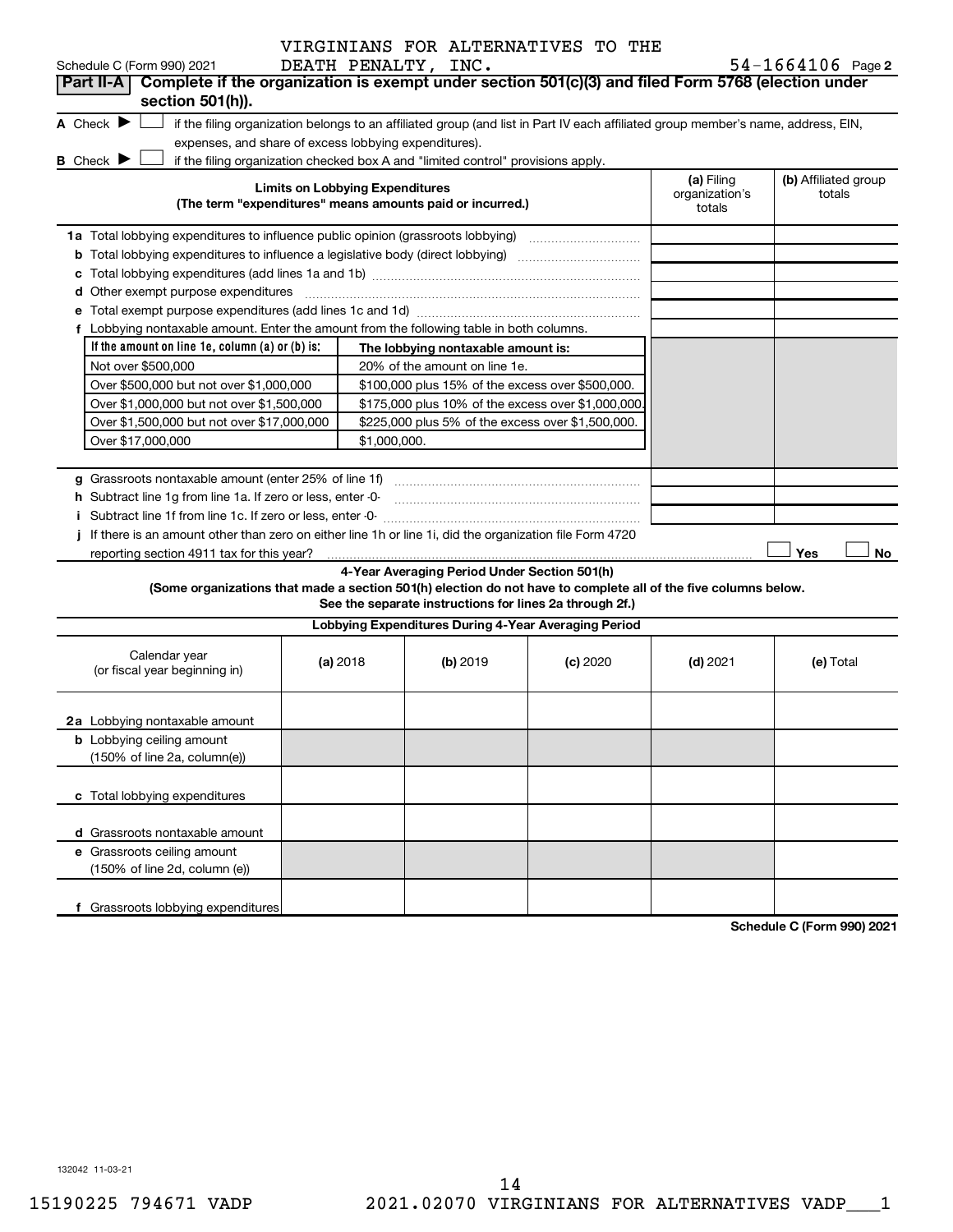### Schedule C (Form 990) 2021 **DEATH PENALTY,**  $INC$  **.** 54-1664106 Page *VIRGINIANS FOR ALTERNATIVES TO THE*

### **Part II-B | Complete if the organization is exempt under section 501(c)(3) and has NOT filed Form 5768 (election under section 501(h)).**

| For each "Yes" response on lines 1a through 1i below, provide in Part IV a detailed description<br>of the lobbying activity. |                                                                                                                                                                                                                                       | (a)                         |                | (b)    |         |
|------------------------------------------------------------------------------------------------------------------------------|---------------------------------------------------------------------------------------------------------------------------------------------------------------------------------------------------------------------------------------|-----------------------------|----------------|--------|---------|
|                                                                                                                              |                                                                                                                                                                                                                                       | Yes                         | No.            | Amount |         |
| 1.                                                                                                                           | During the year, did the filing organization attempt to influence foreign, national, state, or<br>local legislation, including any attempt to influence public opinion on a legislative matter<br>or referendum, through the use of:  |                             |                |        |         |
|                                                                                                                              |                                                                                                                                                                                                                                       | x                           |                |        |         |
|                                                                                                                              | <b>b</b> Paid staff or management (include compensation in expenses reported on lines 1c through 1i)?                                                                                                                                 | $\overline{\textnormal{x}}$ |                |        |         |
|                                                                                                                              |                                                                                                                                                                                                                                       | $\overline{\text{x}}$       |                |        | 1,783.  |
|                                                                                                                              |                                                                                                                                                                                                                                       |                             |                |        |         |
|                                                                                                                              |                                                                                                                                                                                                                                       |                             |                |        |         |
|                                                                                                                              |                                                                                                                                                                                                                                       |                             |                |        |         |
|                                                                                                                              | g Direct contact with legislators, their staffs, government officials, or a legislative body?                                                                                                                                         | $\overline{\text{x}}$       |                |        | 13,000. |
|                                                                                                                              | h Rallies, demonstrations, seminars, conventions, speeches, lectures, or any similar means?                                                                                                                                           |                             |                |        |         |
|                                                                                                                              | <i>i</i> Other activities?                                                                                                                                                                                                            |                             |                |        |         |
|                                                                                                                              |                                                                                                                                                                                                                                       |                             |                |        | 14,783. |
|                                                                                                                              | 2a Did the activities in line 1 cause the organization to be not described in section 501(c)(3)?                                                                                                                                      |                             | x              |        |         |
|                                                                                                                              |                                                                                                                                                                                                                                       |                             |                |        |         |
|                                                                                                                              | c If "Yes," enter the amount of any tax incurred by organization managers under section 4912                                                                                                                                          |                             |                |        |         |
|                                                                                                                              | d If the filing organization incurred a section 4912 tax, did it file Form 4720 for this year?                                                                                                                                        |                             |                |        |         |
|                                                                                                                              | Complete if the organization is exempt under section 501(c)(4), section 501(c)(5), or section<br>Part III-AI                                                                                                                          |                             |                |        |         |
|                                                                                                                              | $501(c)(6)$ .                                                                                                                                                                                                                         |                             |                | Yes    | No      |
|                                                                                                                              |                                                                                                                                                                                                                                       |                             |                |        |         |
| 1                                                                                                                            |                                                                                                                                                                                                                                       |                             | $\blacksquare$ |        |         |
| 2                                                                                                                            |                                                                                                                                                                                                                                       |                             | $\mathbf{2}$   |        |         |
| 3                                                                                                                            | Did the organization agree to carry over lobbying and political campaign activity expenditures from the prior year?<br>Part III-B Complete if the organization is exempt under section $501(c)(4)$ , section $501(c)(5)$ , or section |                             | 3              |        |         |
|                                                                                                                              | 501(c)(6) and if either (a) BOTH Part III-A, lines 1 and 2, are answered "No" OR (b) Part III-A, line 3, is<br>answered "Yes."                                                                                                        |                             |                |        |         |
| 1.                                                                                                                           |                                                                                                                                                                                                                                       |                             | 1              |        |         |
| 2                                                                                                                            | Section 162(e) nondeductible lobbying and political expenditures (do not include amounts of political                                                                                                                                 |                             |                |        |         |
|                                                                                                                              | expenses for which the section 527(f) tax was paid).                                                                                                                                                                                  |                             |                |        |         |
|                                                                                                                              |                                                                                                                                                                                                                                       |                             | 2a             |        |         |
|                                                                                                                              | b Carryover from last year manufactured and continuum control of the control of the control of the control of the control of the control of the control of the control of the control of the control of the control of the con        |                             | 2 <sub>b</sub> |        |         |
|                                                                                                                              |                                                                                                                                                                                                                                       |                             | 2c             |        |         |
| з                                                                                                                            | Aggregate amount reported in section 6033(e)(1)(A) notices of nondeductible section 162(e) dues                                                                                                                                       |                             | 3              |        |         |
| 4                                                                                                                            | If notices were sent and the amount on line 2c exceeds the amount on line 3, what portion of the excess                                                                                                                               |                             |                |        |         |
|                                                                                                                              | does the organization agree to carryover to the reasonable estimate of nondeductible lobbying and political                                                                                                                           |                             |                |        |         |
|                                                                                                                              |                                                                                                                                                                                                                                       |                             | 4              |        |         |
| 5                                                                                                                            |                                                                                                                                                                                                                                       |                             | 5              |        |         |
|                                                                                                                              | Part IV<br><b>Supplemental Information</b>                                                                                                                                                                                            |                             |                |        |         |
|                                                                                                                              | del de calcionation de contrad de Deut I.A. Recent De De L.I.D. Recent O. Rec. En Deut II.A. (eddicted mechanical Deut II.A. Recent e                                                                                                 |                             |                |        |         |

Provide the descriptions required for Part I-A, line 1; Part I-B, line 4; Part I-C, line 5; Part II-A (affiliated group list); Part II-A, lines 1 and 2 (See instructions); and Part II-B, line 1. Also, complete this part for any additional information.

**Schedule C (Form 990) 2021**

132043 11-03-21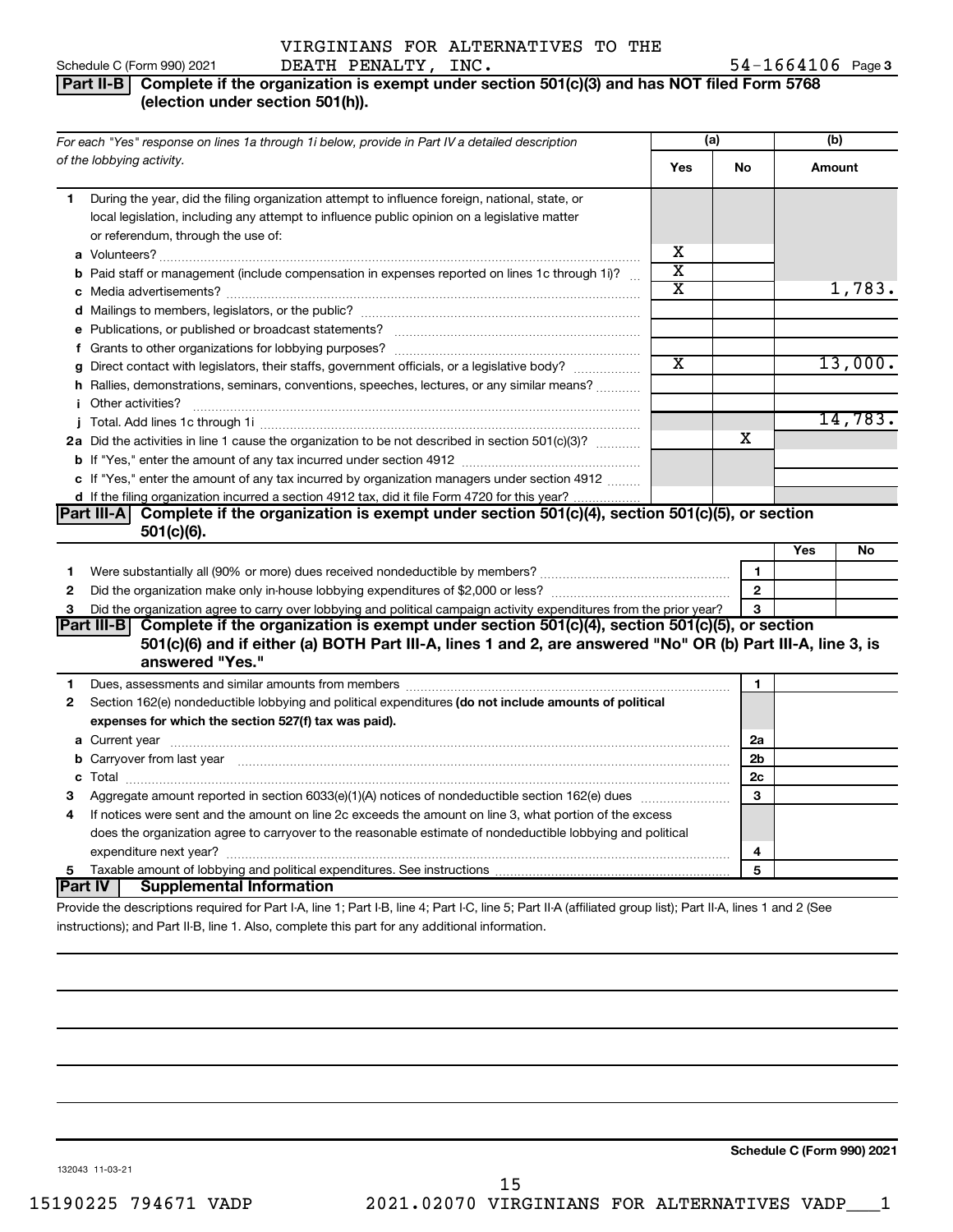**(Form 990)**

Department of the Treasury Internal Revenue Service

**Complete to provide information for responses to specific questions on Form 990 or 990-EZ or to provide any additional information. | Attach to Form 990 or Form 990-EZ. | Go to www.irs.gov/Form990 for the latest information. Open to Public Inspection Employer identification number** Name of the organization **SCHEDULE O Supplemental Information to Form 990 or 990-EZ** <br>(Form 990) Complete to provide information for responses to specific questions on *VIRGINIANS FOR ALTERNATIVES TO THE*

*DEATH PENALTY, INC. 54-1664106*

### *FORM 990-EZ, PART I, LINE 16, OTHER EXPENSES:*

| DESCRIPTION OF OTHER EXPENSES: | AMOUNT: |
|--------------------------------|---------|
| TRAVEL EXPENSE                 | 3,254.  |
| TECHNOLOGY EXPENSE             | 5,269.  |
| FUNDRAISING EXPENSE            | 8,335.  |
| TOTAL TO FORM 990-EZ, LINE 16  | 16,858. |

*FORM 990-EZ, PART III, PRIMARY EXEMPT PURPOSE - EDUCATING VIRGINIANS ABOUT*

*ALTERNATIVES TO THE DEATH PENALTY*

*FORM 990-EZ, PART V, INFORMATION REGARDING PERSONAL BENEFIT CONTRACTS:*

*THE ORGANIZATION DID NOT, DURING THE YEAR, RECEIVE ANY FUNDS, DIRECTLY,*

*OR INDIRECTLY, TO PAY PREMIUMS ON A PERSONAL BENEFIT CONTRACT.*

*THE ORGANIZATION, DID NOT, DURING THE YEAR, PAY ANY PREMIUMS, DIRECTLY,*

*OR INDIRECTLY, ON A PERSONAL BENEFIT CONTRACT.*

LHA For Paperwork Reduction Act Notice, see the Instructions for Form 990 or 990-EZ. Schedule O (Form 990) 2021

OMB No. 1545-0047

132211 11-11-21